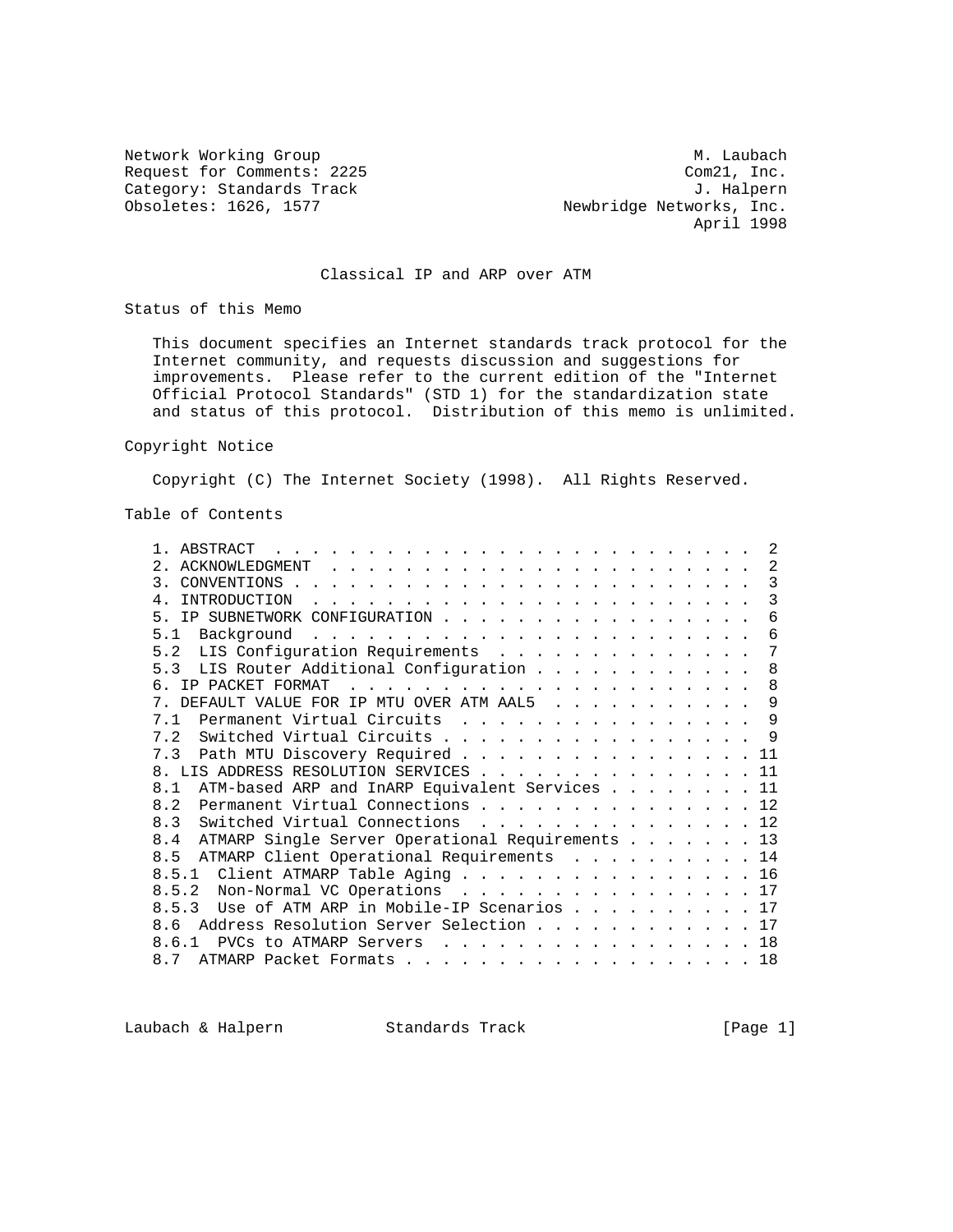| 8.7.1 | ATMARP/InATMARP Request and Reply Packet Formats 18      |  |  |  |  |  |  |  |  |  |  |
|-------|----------------------------------------------------------|--|--|--|--|--|--|--|--|--|--|
| 8.7.2 | Receiving Unknown ATMARP packets 20                      |  |  |  |  |  |  |  |  |  |  |
| 8.7.3 | TL, ATM Number, and ATM Subaddress Encoding 20           |  |  |  |  |  |  |  |  |  |  |
|       | 8.7.4 ATMARP NAK Packet Format 21                        |  |  |  |  |  |  |  |  |  |  |
|       | 8.7.5 Variable Length Requirements for ATMARP Packets 21 |  |  |  |  |  |  |  |  |  |  |
|       | 8.8 ATMARP/InATMARP Packet Encapsulation 22              |  |  |  |  |  |  |  |  |  |  |
|       |                                                          |  |  |  |  |  |  |  |  |  |  |
|       |                                                          |  |  |  |  |  |  |  |  |  |  |
|       | 11. SECURITY CONSIDERATIONS 23                           |  |  |  |  |  |  |  |  |  |  |
|       |                                                          |  |  |  |  |  |  |  |  |  |  |
|       |                                                          |  |  |  |  |  |  |  |  |  |  |
|       |                                                          |  |  |  |  |  |  |  |  |  |  |
|       |                                                          |  |  |  |  |  |  |  |  |  |  |
|       | APPENDIX A - Update Information 27                       |  |  |  |  |  |  |  |  |  |  |
|       |                                                          |  |  |  |  |  |  |  |  |  |  |
|       |                                                          |  |  |  |  |  |  |  |  |  |  |

### 1. ABSTRACT

 This memo defines an initial application of classical IP and ARP in an Asynchronous Transfer Mode (ATM) network environment configured as a Logical IP Subnetwork (LIS) as described in Section 5. This memo does not preclude the subsequent development of ATM technology into areas other than a LIS; specifically, as single ATM networks grow to replace many Ethernet local LAN segments and as these networks become globally connected, the application of IP and ARP will be treated differently. This memo considers only the application of ATM as a direct replacement for the "wires" and local LAN segments connecting IP end-stations ("members") and routers operating in the "classical" LAN-based paradigm. Issues raised by MAC level bridging and LAN emulation are beyond the scope of this paper.

 This memo introduces general ATM technology and nomenclature. Readers are encouraged to review the ATM Forum and ITU-TS (formerly CCITT) references for more detailed information about ATM implementation agreements and standards.

## 2. ACKNOWLEDGMENT

 The authors would like to thank the efforts of the IP over ATM Working Group of the IETF. Without their substantial, and sometimes contentious support, of the Classical IP over ATM model, this updated memo would not have been possible. Section 7, on Default MTU, has been incorporated directly from Ran Atkinson's RFC 1626, with his permission. Thanks to Andy Malis for an early review and comments for rolc and ion related issues.

Laubach & Halpern Standards Track [Page 2]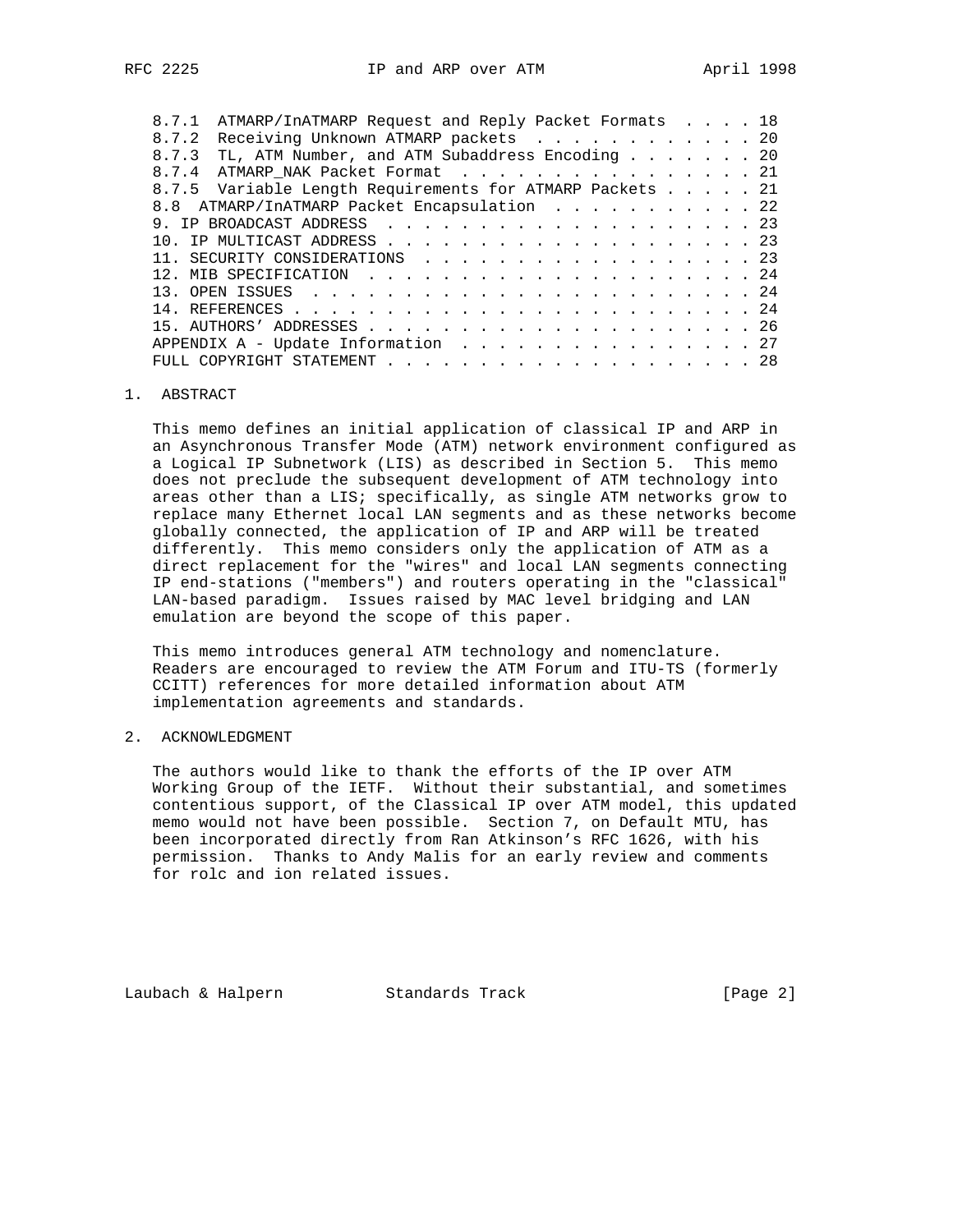## 3. CONVENTIONS

 The key words "MUST", "MUST NOT", "REQUIRED", "SHALL", "SHALL NOT", "SHOULD", "SHOULD NOT", "RECOMMENDED", "MAY", and "OPTIONAL" in this document are to be interpreted as described in RFC 2119 [20].

### 4. INTRODUCTION

 The goal of this specification is to allow compatible and interoperable implementations for transmitting IP datagrams and ATM Address Resolution Protocol (ATMARP) requests and replies over ATM Adaptation Layer 5 (AAL5)[2,6].

 This memo specifies the stable foundation baseline operational model which will always be available in IP and ARP over ATM implementations. Subsequent memos will build upon and refine this model. However, in the absence or failure of those extensions, operations will default to the specifications contained in this memo. Consequently, this memo will not reference these other extensions.

 This memo defines only the operation of IP and address resolution over ATM, and is not meant to describe the operation of ATM networks. Any reference to virtual connections, permanent virtual connections, or switched virtual connections applies only to virtual channel connections used to support IP and address resolution over ATM, and thus are assumed to be using AAL5. This memo places no restrictions or requirements on virtual connections used for other purposes.

Initial deployment of ATM provides a LAN segment replacement for:

- 1) Local area networks (e.g., Ethernets, Token Rings and FDDI).
- 2) Local-area backbones between existing (non-ATM) LANs.
- 3) Dedicated circuits or frame relay PVCs between IP routers.

 NOTE: In 1), local IP routers with one or more ATM interfaces will be able to connect islands of ATM networks. In 3), public or private ATM Wide Area networks will be used to connect IP routers, which in turn may or may not connect to local ATM networks. ATM WANs and LANs may be interconnected.

 Private ATM networks (local or wide area) will use the private ATM address structure specified in the ATM Forum UNI 3.1 specification [9] or as in the ATM Forum UNI 4.0 specification [19]. This structure is modeled after the format of an OSI Network Service Access Point Address (NSAPA). A private ATM address uniquely identifies an ATM endpoint.

Laubach & Halpern Standards Track [Page 3]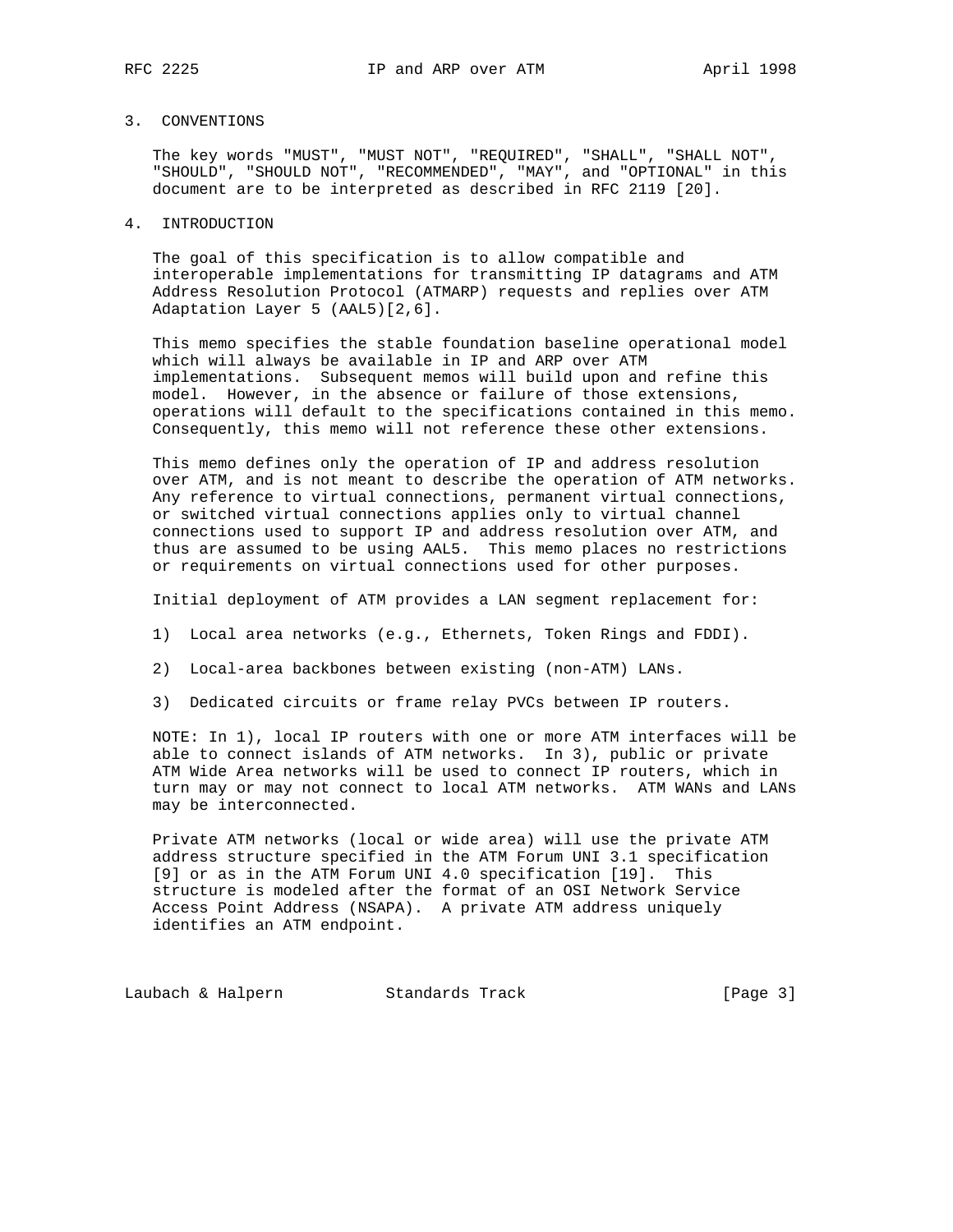Public networks will use either the address structure specified in ITU-TS recommendation E.164 or the private network ATM address structure. An E.164 address uniquely identifies an interface to a public network.

 The characteristics and features of ATM networks are different than those found in LANs:

- o ATM provides a Virtual Connection (VC) switched environment. VC setup may be done on either a Permanent Virtual Connection (PVC) or dynamic Switched Virtual Connection (SVC) basis. SVC call management signalling is performed via implementations of the UNI 3.1 protocol [7,9].
- o Data to be passed by a VC is segmented into 53 octet quantities called cells (5 octets of ATM header and 48 octets of data).
- o The function of mapping user Protocol Data Units (PDUs) into the information field of the ATM cell and vice versa is performed in the ATM Adaptation Layer (AAL). When a VC is created a specific AAL type is associated with the VC. There are four different AAL types, which are referred to individually as "AAL1", "AAL2", "AAL3/4", and "AAL5". (NOTE: this memo concerns itself with the mapping of IP and ATMARP over AAL5 only. The other AAL types are mentioned for introductory purposes only.) The AAL type is known by the VC end points via the call setup mechanism and is not carried in the ATM cell header. For PVCs the AAL type is administratively configured at the end points when the Connection (circuit) is set up. For SVCs, the AAL type is communicated along the VC path via UNI 3.1 as part of call setup establishment and the end points use the signaled information for configuration. ATM switches generally do not care about the AAL type of VCs. The AAL5 format specifies a packet format with a maximum size of (64K - 1) octets of user data. Cells for an AAL5 PDU are transmitted first to last, the last cell indicating the end of the PDU. ATM standards guarantee that on a given VC, cell ordering is preserved end-to-end. NOTE: AAL5 provides a non assured data transfer service - it is up to higher-level protocols to provide retransmission.
- o ATM Forum signaling defines point-to-point and point-to point Connection setup [9, 19.] Multipoint-to-multipoint not yet specified by ITU-TS or ATM Forum.

 An ATM Forum ATM address is either encoded as an NSAP form ATM EndSystem Address (AESA) or is an E.164 Public-UNI address [9, 19]. In some cases, both an AESA and an E.164 Public UNI address are needed by an ATMARP client to reach another host or router.

Laubach & Halpern Standards Track [Page 4]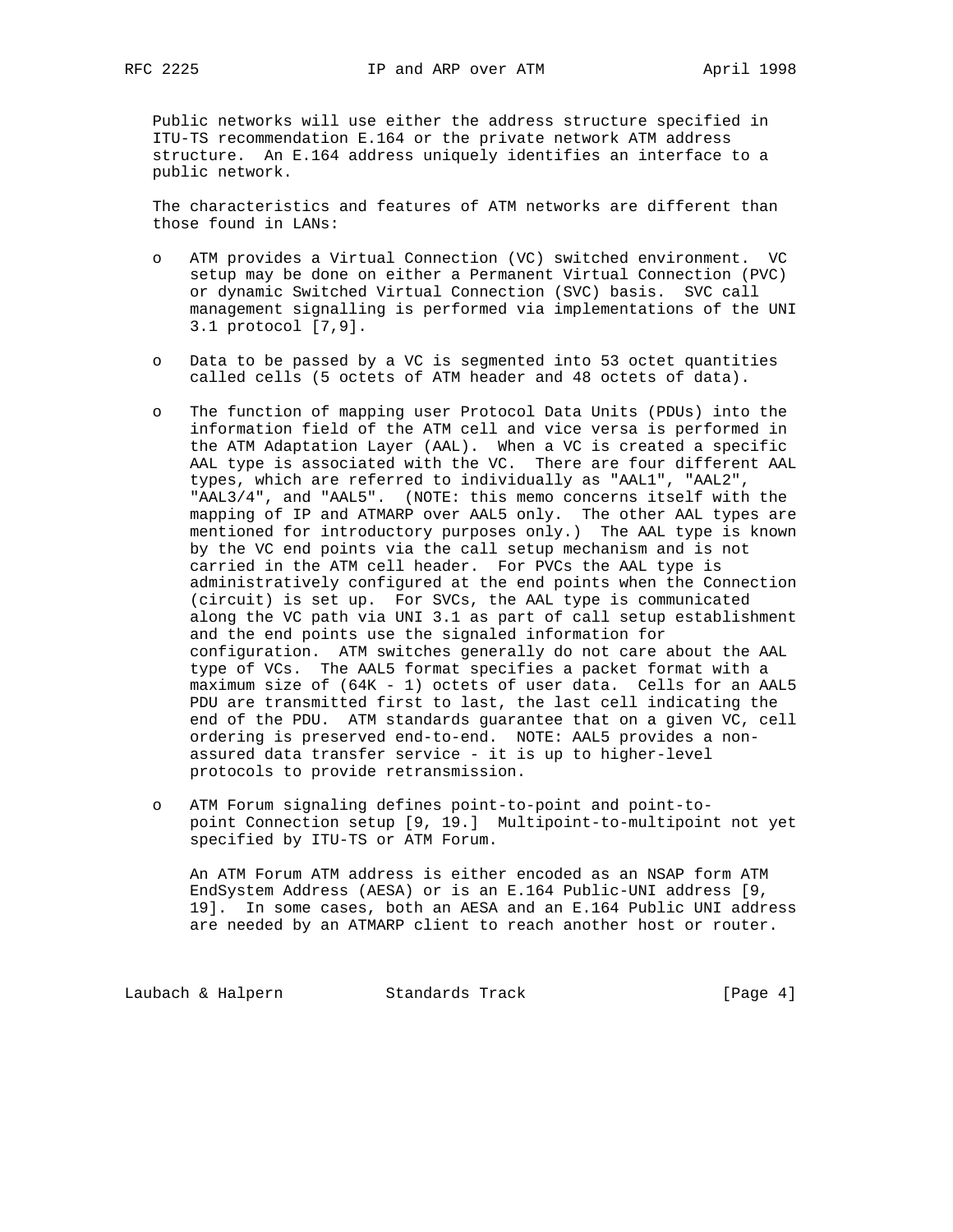Since the use of AESAs and E.164 public UNI addresses by ATMARP are analogous to the use of Ethernet addresses, the notion of "hardware address" is extended to encompass ATM addresses in the context of ATMARP, even though ATM addresses need not have hardware significance. ATM Forum NSAP format addresses (AESA) use the same basic format as U.S. GOSIP OSI NSAPAs [11]. NOTE: ATM Forum addresses should not be construed as being U.S. GOSIP NSAPAs. They are not, the administration is different, which fields get filled out are different, etc. However, in this document, these will be referred to as NSAPAs.

 This memo describes the initial deployment of ATM within "classical" IP networks as a direct replacement for local area networks (Ethernets) and for IP links which interconnect routers, either within or between administrative domains. The "classical" model here refers to the treatment of the ATM host adapter as a networking interface to the IP protocol stack operating in a LAN-based paradigm.

Characteristics of the classical model are:

- o The same maximum transmission unit (MTU) size is the default for all VCs in a LIS. However, on a VC-by-VC point-to-point basis, the MTU size may be negotiated during connection setup using Path MTU Discovery to better suit the needs of the cooperating pair of IP members or the attributes of the communications path. (Refer to Section 7.3)
- o Default LLC/SNAP encapsulation of IP packets.
- o End-to-end IP routing architecture stays the same.
- o IP addresses are resolved to ATM addresses by use of an ATMARP service within the LIS - ATMARPs stay within the LIS. From a client's perspective, the ATMARP architecture stays faithful to the basic ARP model presented in [3].
- o One IP subnet is used for many hosts and routers. Each VC directly connects two IP members within the same LIS.

 Future memos will describe the operation of IP over ATM when ATM networks become globally deployed and interconnected.

 The deployment of ATM into the Internet community is just beginning and will take many years to complete. During the early part of this period, we expect deployment to follow traditional IP subnet boundaries for the following reasons:

Laubach & Halpern Standards Track [Page 5]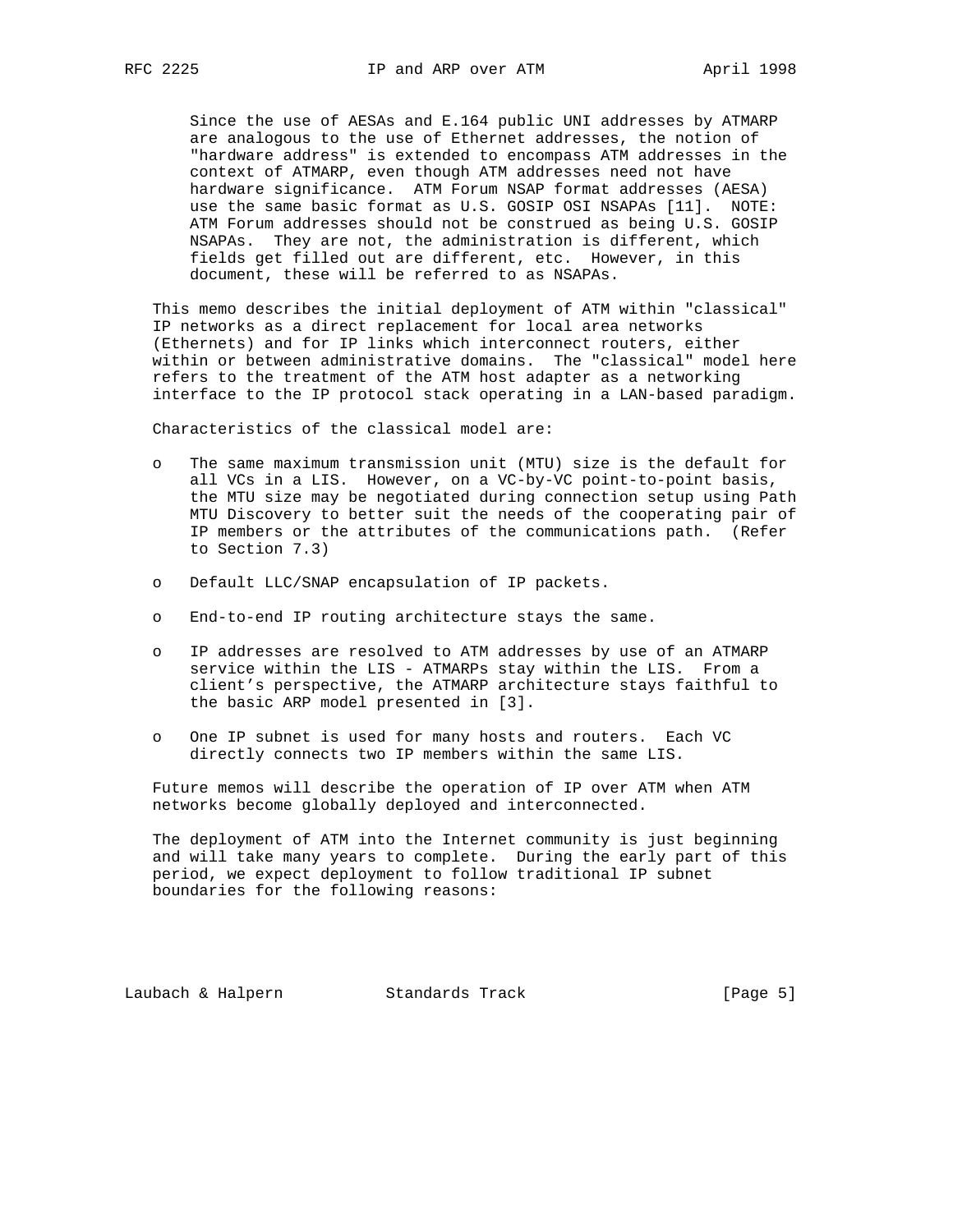- o Administrators and managers of IP subnetworks will tend to initially follow the same models as they currently have deployed. The mindset of the community will change slowly over time as ATM increases its coverage and builds its credibility.
- o Policy administration practices rely on the security, access, routing, and filtering capability of IP Internet gateways: i.e., firewalls. ATM will not be allowed to "back-door" around these mechanisms until ATM provides better management capability than the existing services and practices.
- o Standards for global IP over ATM will take some time to complete and deploy.

 This memo details the treatment of the classical model of IP and ATMARP over ATM. This memo does not preclude the subsequent treatment of ATM networks within the IP framework as ATM becomes globally deployed and interconnected; this will be the subject of future documents. This memo does not address issues related to transparent data link layer interoperability.

- 5. IP SUBNETWORK CONFIGURATION
- 5.1 Background

 In the LIS scenario, each separate administrative entity configures its hosts and routers within a LIS. Each LIS operates and communicates independently of other LISs on the same ATM network.

 In the classical model, hosts communicate directly via ATM to other hosts within the same LIS using the ATMARP service as the mechanism for resolving target IP addresses to target ATM endpoint addresses. The ATMARP service has LIS scope only and serves all hosts in the LIS. Communication to hosts located outside of the local LIS is provided via an IP router. This router is an ATM endpoint attached to the ATM network that is configured as a member of one or more LISs. This configuration MAY result in a number of disjoint LISs operating over the same ATM network. Using this model hosts of differing IP subnets MUST communicate via an intermediate IP router even though it may be possible to open a direct VC between the two IP members over the ATM network.

 By default, the ATMARP service and the classical LIS routing model MUST be available to any IP member client in the LIS.

Laubach & Halpern Standards Track [Page 6]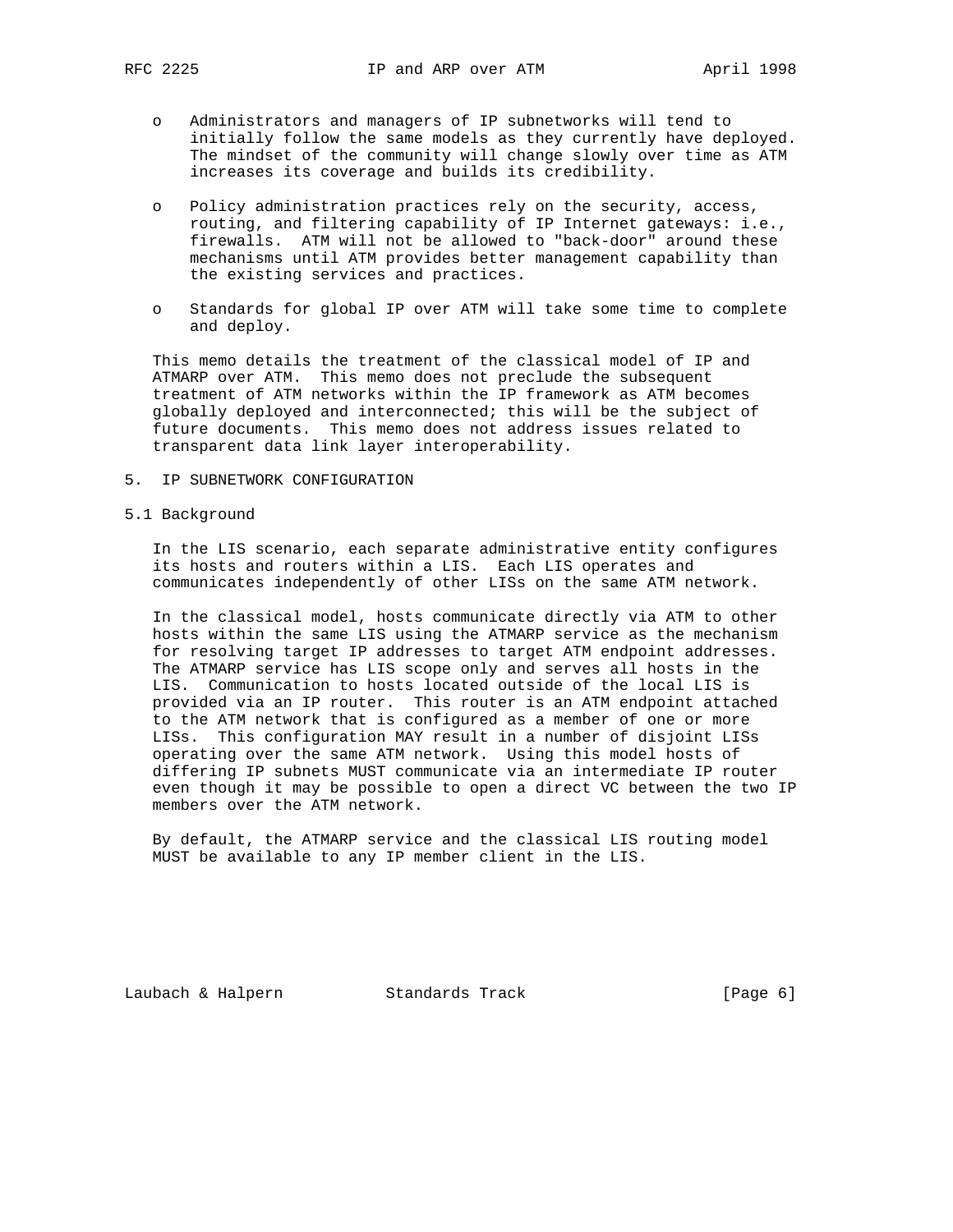### 5.2 LIS Configuration Requirements

 The requirements for IP members (hosts, routers) operating in an ATM LIS configuration are:

- o All members of the LIS have the same IP network/subnet number and address mask [8].
- o All members within a LIS are directly connected to the ATM network.
- o All members of a LIS MUST have a mechanism for resolving IP addresses to ATM addresses via ATMARP (based on [3]) and vice versa via InATMARP (based on [12]) when using SVCs. Refer to Section 8 "LIS ADDRESS RESOLUTION SERVICES" in this memo.
- o All members of a LIS MUST have a mechanism for resolving VCs to IP addresses via InATMARP (based on [12]) when using PVCs. Refer to Section 8 "LIS ADDRESS RESOLUTION SERVICES" in this memo.
- o All members within a LIS MUST be able to communicate via ATM with all other members in the same LIS; i.e., the Virtual Connection topology underlying the intercommunication among the members is fully meshed.

 The following list identifies the set of ATM specific parameters that MUST be implemented in each IP station connected to the ATM network:

- o ATM Hardware Address (atm\$ha). The ATM address of the individual IP station.
- o ATMARP Request Address list (atm\$arp-req-list): atm\$arp-req-list is a list containing one or more ATM addresses of individual ATMARP servers located within the LIS. In an SVC environment, ATMARP servers are used to resolve target IP addresses to target ATM address via an ATMARP request and reply protocol. ATMARP servers MUST have authoritative responsibility for resolving ATMARP requests of all IP members using SVCs located within the LIS.

 A LIS MUST have a single ATMARP service entry configured and available to all members of the LIS who use SVCs.

 In the case where there is only a single ATMARP server within the LIS, then all ATMARP clients MUST be configured identically to have only one non-null entry in atm\$arp-req-list configured with the same address of the single ATMARP service.

Laubach & Halpern Standards Track [Page 7]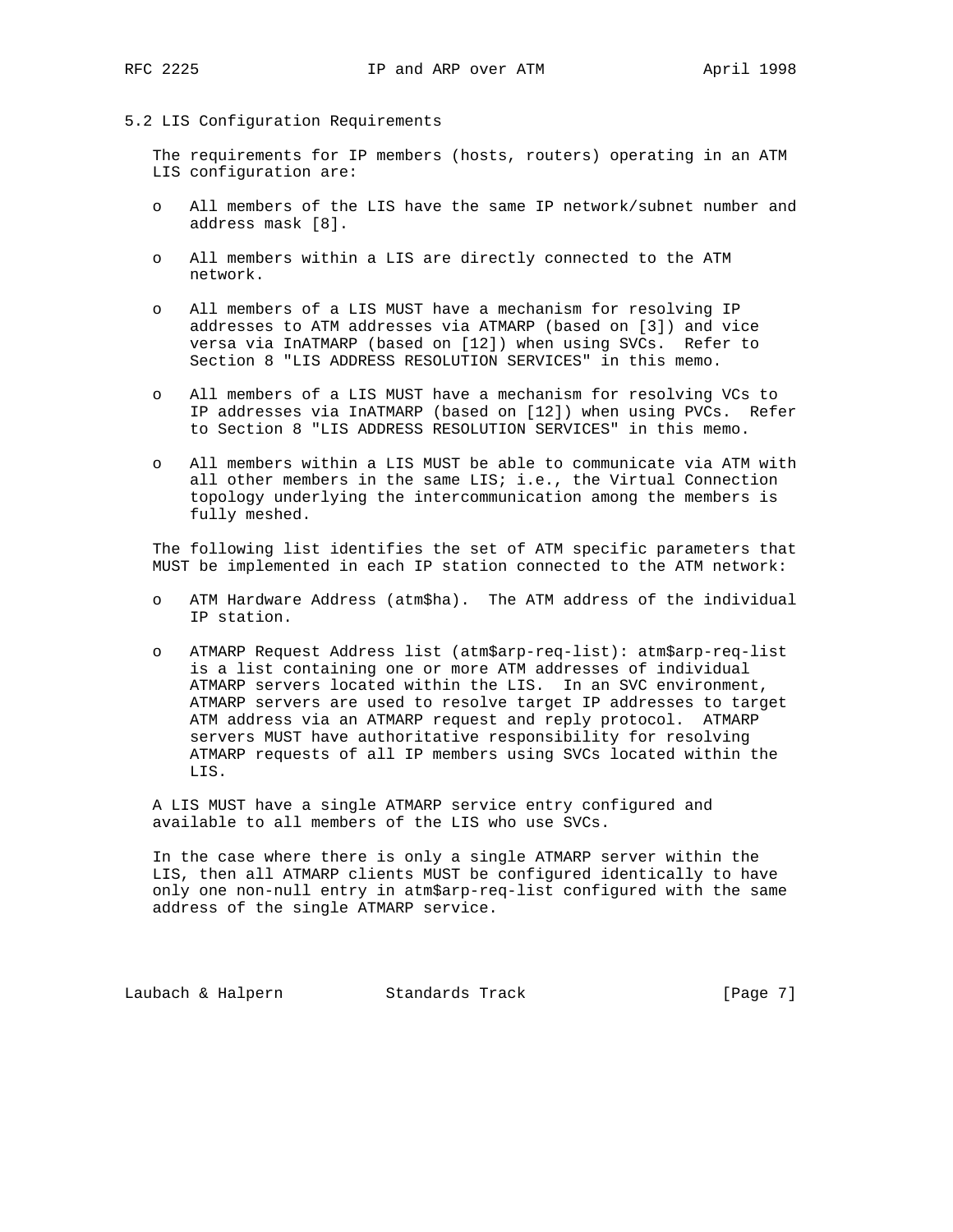If the IP member is operating with PVCs only, then atm\$arp-req-list MUST be configured with all null entries and the client MUST not make queries to either address resolution service.

 Within the restrictions mentioned above and in Section 8, local administration MUST decide which server address(es) are appropriate for atm\$arp-req-list.

By default, atm\$arp-req-list MUST be configured using the MIB [18].

 Manual configuration of the addresses and address lists presented in this section is implementation dependent and beyond the scope of this document; i.e., this memo does not require any specific configuration method. This memo does require that these addresses MUST be configured completely on the client, as appropriate for the LIS, prior to use by any service or operation detailed in this memo.

5.3 LIS Router Additional Configuration

 It is RECOMMENDED that routers providing LIS functionality over the ATM network also support the ability to interconnect multiple LISs. Routers that wish to provide interconnection of differing LISs MUST be able to support multiple sets of these parameters (one set for each connected LIS) and be able to associate each set of parameters to a specific IP network/ subnet number. In addition, it is RECOMMENDED that a router be able to provide this multiple LIS support with a single physical ATM interface that may have one or more individual ATM endpoint addresses. NOTE: this does not necessarily mean different End System Identifiers (ESIs) when NSAPAs are used. The last octet of an NSAPA is the NSAPA Selector (SEL) field which can be used to differentiate up to 256 different LISs for the same ESI. (Refer to Section 5.1.3.1, "Private Networks" in [9].)

6. IP PACKET FORMAT

 Implementations MUST support IEEE 802.2 LLC/SNAP encapsulation as described in [2]. LLC/SNAP encapsulation is the default packet format for IP datagrams.

 This memo recognizes that other encapsulation methods may be used however, in the absence of other knowledge or agreement, LLC/SNAP encapsulation is the default.

 This memo recognizes that end-to-end signaling within ATM may allow negotiation of encapsulation method on a per-VC basis.

Laubach & Halpern Standards Track [Page 8]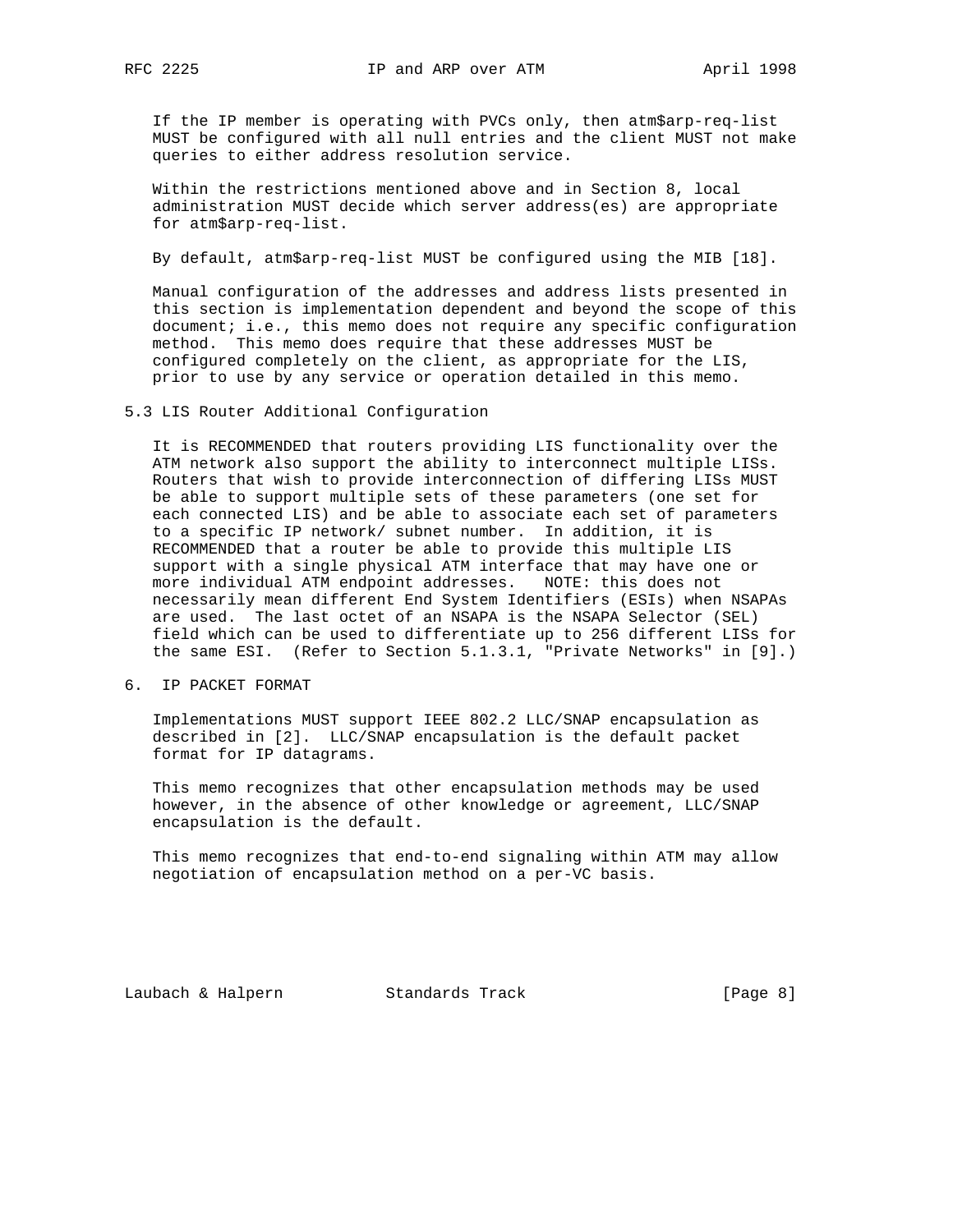# 7. DEFAULT VALUE FOR IP MTU OVER ATM AAL5

 Protocols in wide use throughout the Internet, such as the Network File System (NFS), currently use large frame sizes (e.g., 8 KB). Empirical evidence with various applications over the Transmission Control Protocol (TCP) indicates that larger Maximum Transmission Unit (MTU) sizes for the Internet Protocol (IP) tend to give better performance. Fragmentation of IP datagrams is known to be highly undesirable [16]. It is desirable to reduce fragmentation in the network and thereby enhance performance by having the IP Maximum Transmission Unit (MTU) for AAL5 be reasonably large. NFS defaults to an 8192 byte frame size. Allowing for RPC/XDR, UDP, IP, and LLC headers, NFS would prefer a default MTU of at least 8300 octets. Routers can sometimes perform better with larger packet sizes because most of the performance costs in routers relate to "packets handled" rather than "bytes transferred". So, there are a number of good reasons to have a reasonably large default MTU value for IP over ATM AAL5.

 RFC 1209 specifies the IP MTU over SMDS to be 9180 octets, which is larger than 8300 octets but still in the same range [1]. There is no good reason for the default MTU of IP over ATM AAL5 to be different from IP over SMDS, given that they will be the same magnitude. Having the two be the same size will be helpful in interoperability and will also help reduce incidence of IP fragmentation.

 Therefore, the default IP MTU for use with ATM AAL5 shall be 9180 octets. All implementations compliant and conformant with this specification shall support at least the default IP MTU value for use over ATM AAL5.

# 7.1 Permanent Virtual Circuits

 Implementations which only support Permanent Virtual Circuits (PVCs) will (by definition) not implement any ATM signalling protocol. Such implementations shall use the default IP MTU value of 9180 octets unless both parties have agreed in advance to use some other IP MTU value via some mechanism not specified here.

## 7.2 Switched Virtual Circuits

 Implementations that support Switched Virtual Circuits (SVCs) MUST attempt to negotiate the AAL CPCS-SDU size using the ATM signalling protocol. The industry standard ATM signalling protocol uses two different parts of the Information Element named "AAL Parameters" to exchange information on the MTU over the ATM circuit being setup [9]. The Forward Maximum CPCS-SDU Size field contains the value over the path from the calling party to the called party. The Backwards

Laubach & Halpern Standards Track [Page 9]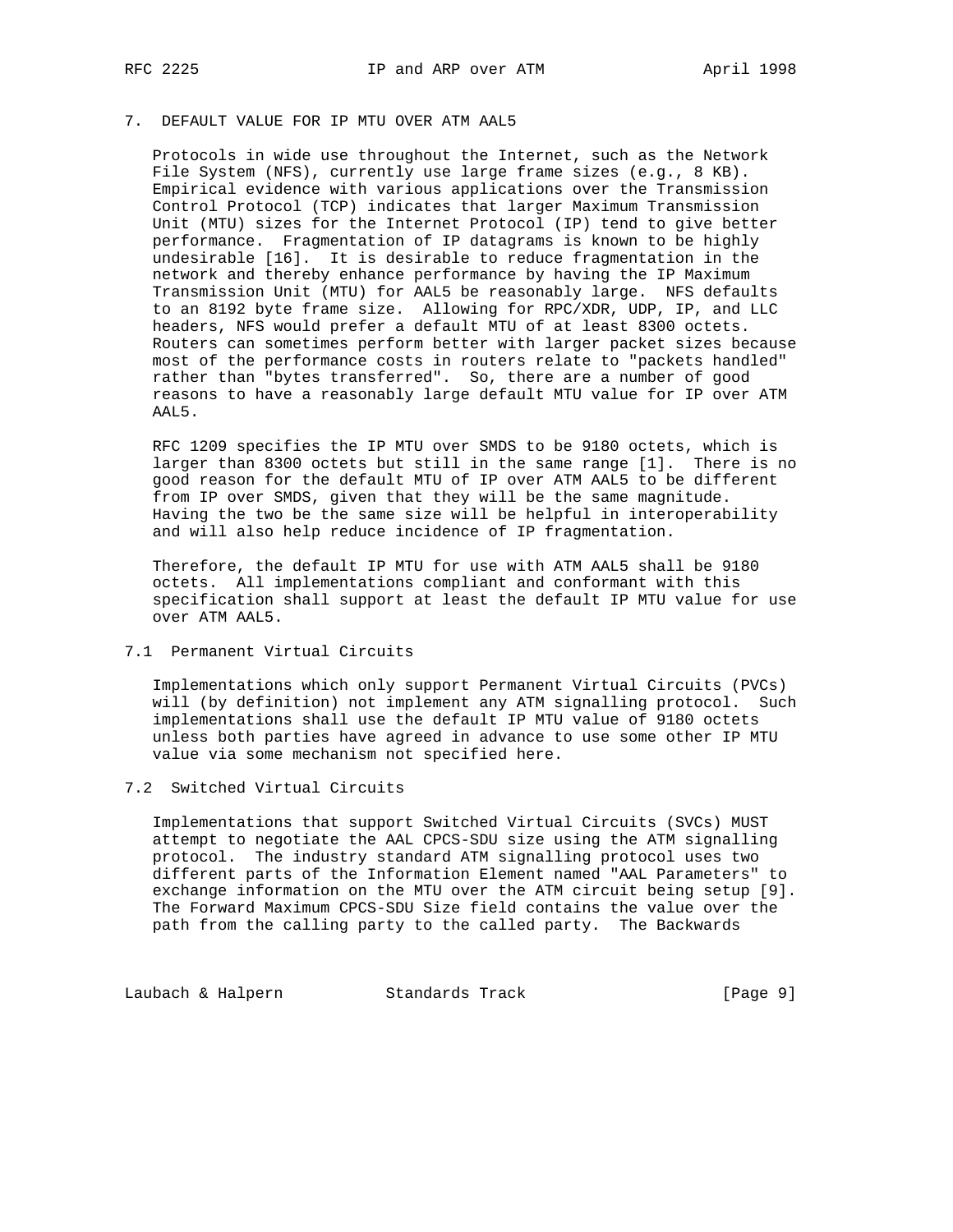Maximum CPCS-SDU Size Identifier field contains the value over the path from the called party to the calling party. The ATM Forum specifies the valid values of this identifier as 1 to 65535 inclusive. Note that the ATM Forum's User-to-Network-Interface (UNI) signalling permits the MTU in one direction to be different from the MTU in the opposite direction, so the Forward Maximum CPCS-SDU Size Identifier might have a different value from the Backwards Maximum CPCS-SDU Size Identifier on the same connection.

 If the calling party wishes to use the default MTU it shall still include the "AAL Parameters" information element with the default values for the Maximum CPCS-SDU Size as part of the SETUP message of the ATM signalling protocol [9]. If the calling party desires to use a different value than the default, it shall include the "AAL Parameters" information element with the desired value for the Maximum CPCS-SDU Size as part of the SETUP message of the ATM Signalling Protocol. The called party will respond using the same information elements and identifiers in its CONNECT message response [9].

 If the called party receives a SETUP message containing the "Maximum CPCS-SDU Size" in the AAL Parameters information element, it shall handle the Forward and Backward Maximum CPCS-SDU Size Identifier as follows:

- a) If it is able to accept the ATM MTU values proposed by the SETUP message, it shall include an AAL Parameters information element in its response. The Forward and Backwards Maximum CPCS-SDU Size fields shall be present and their values shall be equal to the corresponding values in the SETUP message.
- b) If it wishes a smaller ATM MTU size than that proposed, then it shall set the values of the Maximum CPCS-SDU Size in the AAL Parameters information elements equal to the desired value in the CONNECT message responding to the original SETUP message.
- c) If the calling endpoint receives a CONNECT message that does not contain the AAL Parameters Information Element, but the corresponding SETUP message did contain the AAL Parameters Information element (including the forward and backward CPCS-SDU Size fields), it shall clear the call with cause "AAL Parameters cannot be supported".
- d) If either endpoint receives a STATUS message with cause "Information Element Non-existent or Not Implemented" or cause "Access Information Discarded", and with a diagnostic field

Laubach & Halpern Standards Track [Page 10]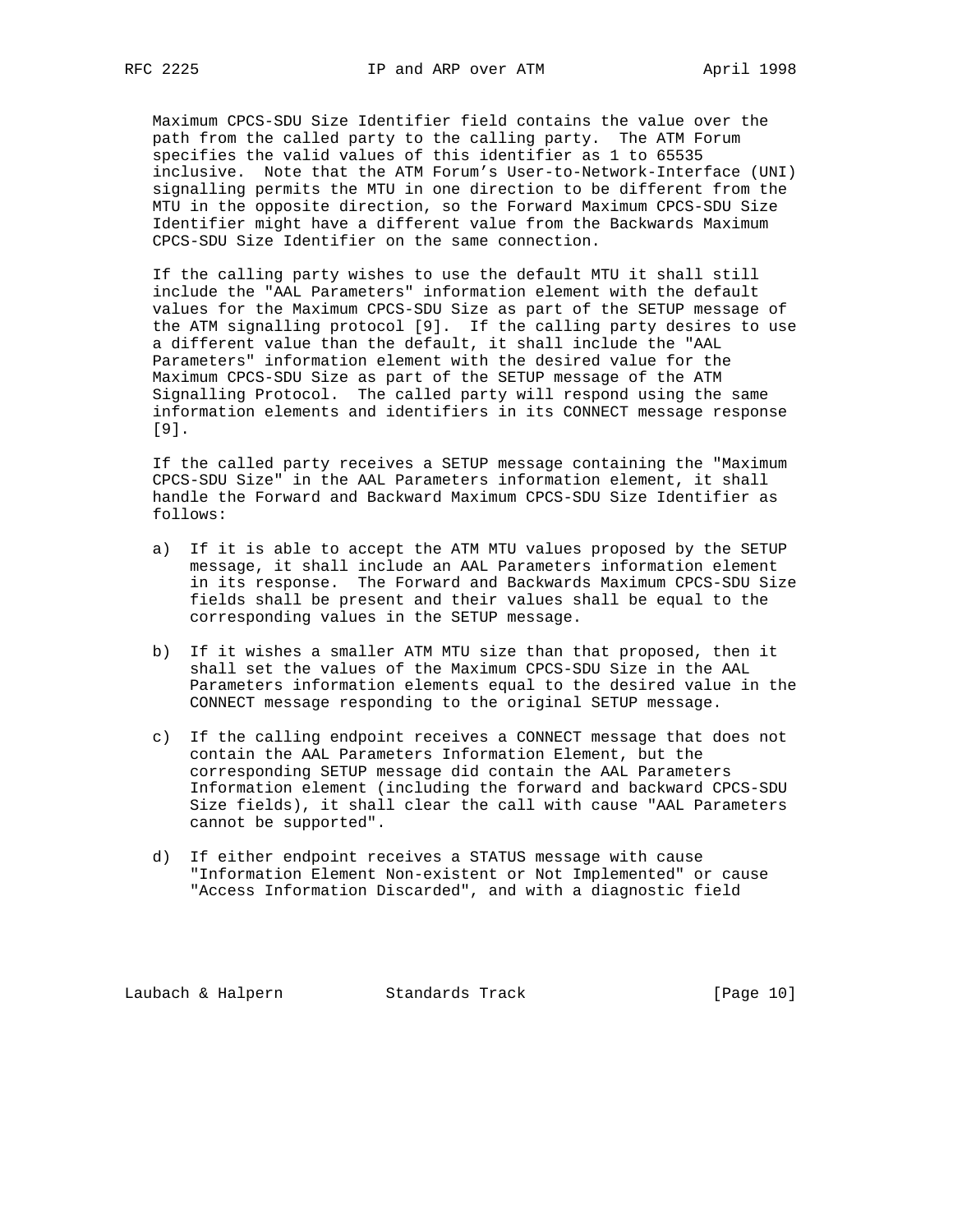indicating the AAL Parameters Information Element identifier, it shall clear the call with cause "AAL Parameters cannot be supported."

 e) If either endpoint receives CPCS-SDUs in excess of the negotiated MTU size, it may use IP fragmentation or may clear the call with cause "AAL Parameters cannot be supported". In this case, an error has occurred either due to a fault in an end system or in the ATM network. The error should be noted by ATM network management for human examination and intervention.

 If the called endpoint incorrectly includes the Forward and Backward Maximum CPCS-SDU Size fields in the CONNECT messages (e.g., because the original SETUP message did not include these fields) or it sets these fields to an invalid value, then the calling party shall clear the call with cause "Invalid Information Element Contents".

7.3 Path MTU Discovery Required

 The Path MTU Discovery mechanism is Internet Standard RFC 1191 [17] and is an important mechanism for reducing IP fragmentation in the Internet. This mechanism is particularly important because new subnet ATM uses a default MTU sizes significantly different from older subnet technologies such as Ethernet and FDDI.

 In order to ensure good performance throughout the Internet and also to permit IP to take full advantage of the potentially larger IP datagram sizes supported by ATM, all router implementations that comply or conform with this specification must also implement the IP Path MTU Discovery mechanism as defined in RFC 1191 and clarified by RFC 1435 [14]. Host implementations should implement the IP Path MTU Discovery mechanism as defined in RFC 1191.

- 8. LIS ADDRESS RESOLUTION SERVICES
- 8.1 ATM-based ARP and InARP Equivalent Services

 Address resolution within an ATM LIS SHALL make use of the ATM Address Resolution Protocol (ATMARP) (based on [3]) and the Inverse ATM Address Resolution Protocol (InATMARP) (based on [12]) and as defined in this memo. ATMARP is the same protocol as the ARP protocol presented in [3] with extensions needed to support address resolution in a unicast server ATM environment. InATMARP is the same protocol as the original InARP protocol presented in [12] but applied to ATM networks. All IP stations MUST support these protocols as updated and extended in this memo. Use of these protocols differs depending on whether PVCs or SVCs are used.

Laubach & Halpern Standards Track [Page 11]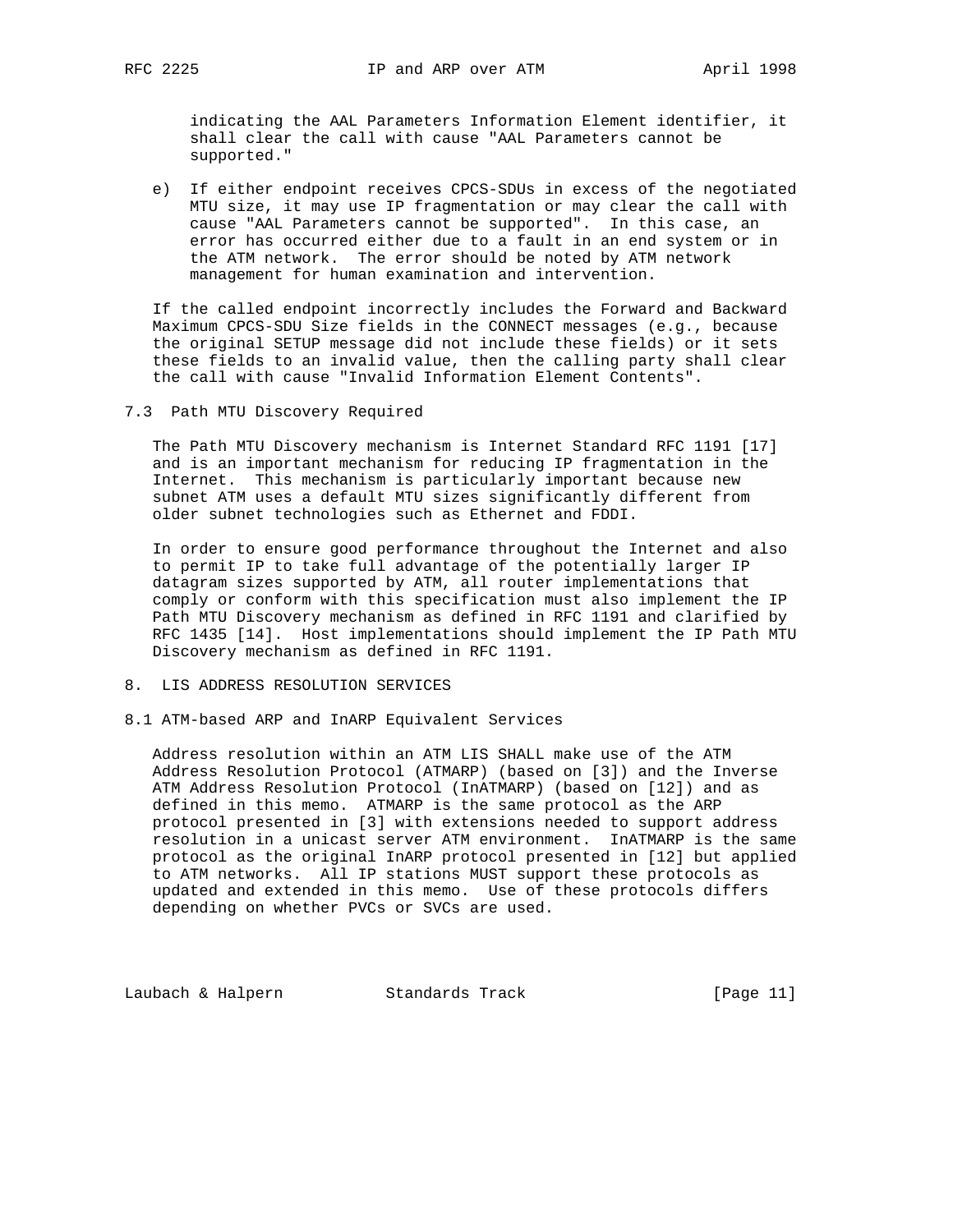# 8.2 Permanent Virtual Connections

 An IP station MUST have a mechanism (e.g., manual configuration) for determining what PVCs it has, and in particular which PVCs are being used with LLC/SNAP encapsulation. The details of the mechanism are beyond the scope of this memo.

 All IP members supporting PVCs are required to use the Inverse ATM Address Resolution Protocol (InATMARP) (refer to [12]) on those VCs using LLC/SNAP encapsulation. In a strict PVC environment, the receiver SHALL infer the relevant VC from the VC on which the InATMARP\_Request or response InATMARP\_Reply was received. When the ATM source and/or target address is unknown, the corresponding ATM address length in the InATMARP packet MUST be set to zero (0) indicating a null length, and no storage be allocated in the InATMARP packet, otherwise the appropriate address field should be filled in and the corresponding length set appropriately. InATMARP packet format details are presented later in this memo.

 Directly from [12]: "When the requesting station receives the In[ATM]ARP\_Reply, it may complete the [ATM]ARP table entry and use the provided address information. NOTE: as with [ATM]ARP, information learned via In[ATM]ARP may be aged or invalidated under certain circumstances." IP stations supporting PVCs MUST re-validate ATMARP table entries as part of the table aging process. See the Section 8.5.1 "Client ATMARP Table Aging".

 If a client has more than one IP address within the LIS and if using PVCs, when an InATMARP\_Request is received an InATMARP\_Reply MUST be generated for each such address.

8.3 Switched Virtual Connections

 SVCs require support from address resolution services for resolving target IP addresses to target ATM endpoint addresses. All members in the LIS MUST use the same service. This service MUST have authoritative responsibility for resolving the ATMARP requests of all IP members within the LIS.

 ATMARP servers do not actively establish connections. They depend on the clients in the LIS to initiate connections for the ATMARP registration procedure and for transmitting ATMARP requests. An individual client connects to the ATMARP server using a point-to point LLC/SNAP VC. The client sends normal ATMARP request packets to the server. The ATMARP server examines each ATMARP\_Request packet for

Laubach & Halpern Standards Track [Page 12]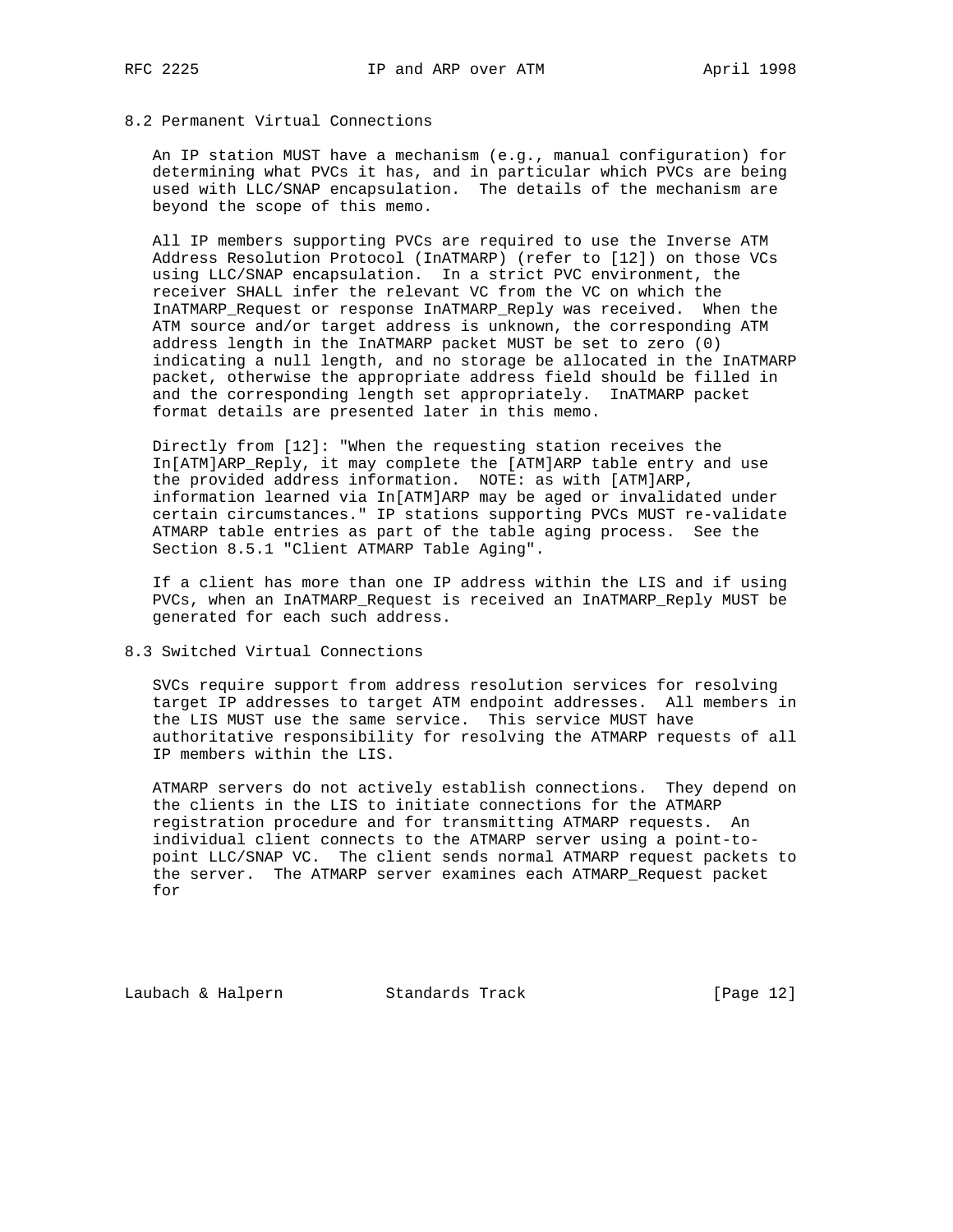the source protocol and source hardware address information of the sending client and uses this information to build its ATMARP table cache. This information is used to generate replies to any ATMARP requests it receives.

 InATMARP\_Request packets MUST specify valid address information for ATM source number, ATM target number, and source protocol address; i.e., these fields MUST be non-null in InATMARP\_Request packets.

 This memo defines the address resolution service in the LIS and constrains it to consist of a single ATMARP server. Client-server interaction is defined by using a single server approach as a reference model.

 This memo recognizes the future development of standards and implementations of multiple-ATMARP-server models that will extend the operations as defined in this memo to provide a highly reliable address resolution service.

8.4 ATMARP Single Server Operational Requirements

 A single ATMARP server accepts ATM calls/connections from other ATM end points. After receiving any ATMARP\_Request, the server will examine the source and target address information in the packet and make note of the VC on which the ATMARP\_Request arrived. It will use this information as necessary to build and update its ATMARP table entries.

For each ATMARP\_Request, then:

- 1. If the source IP protocol address is the same as the target IP protocol address and a table entry exists for that IP address and if the source ATM hardware address does not match the table entry ATM address and there is an open VC associated with that table entry that is not the same as the VC associated with the ATMARP\_Request, the server MUST return the table entry information in the ATMARP\_Reply, and MUST raise a "duplicate IP address detected" condition to the server's management. The table entry is not updated.
- 2. Otherwise, if the source IP protocol address is the same as the target IP protocol address, and either there is no table entry for that IP address, or a table entry exists for that IP address and there is no open VC associated with that table entry, or if the VC associated with that entry is the same as the VC for the ATMARP\_Request, the server MUST either create a new entry or update the old entry as appropriate and return that table entry information in the ATMARP Reply.

Laubach & Halpern Standards Track [Page 13]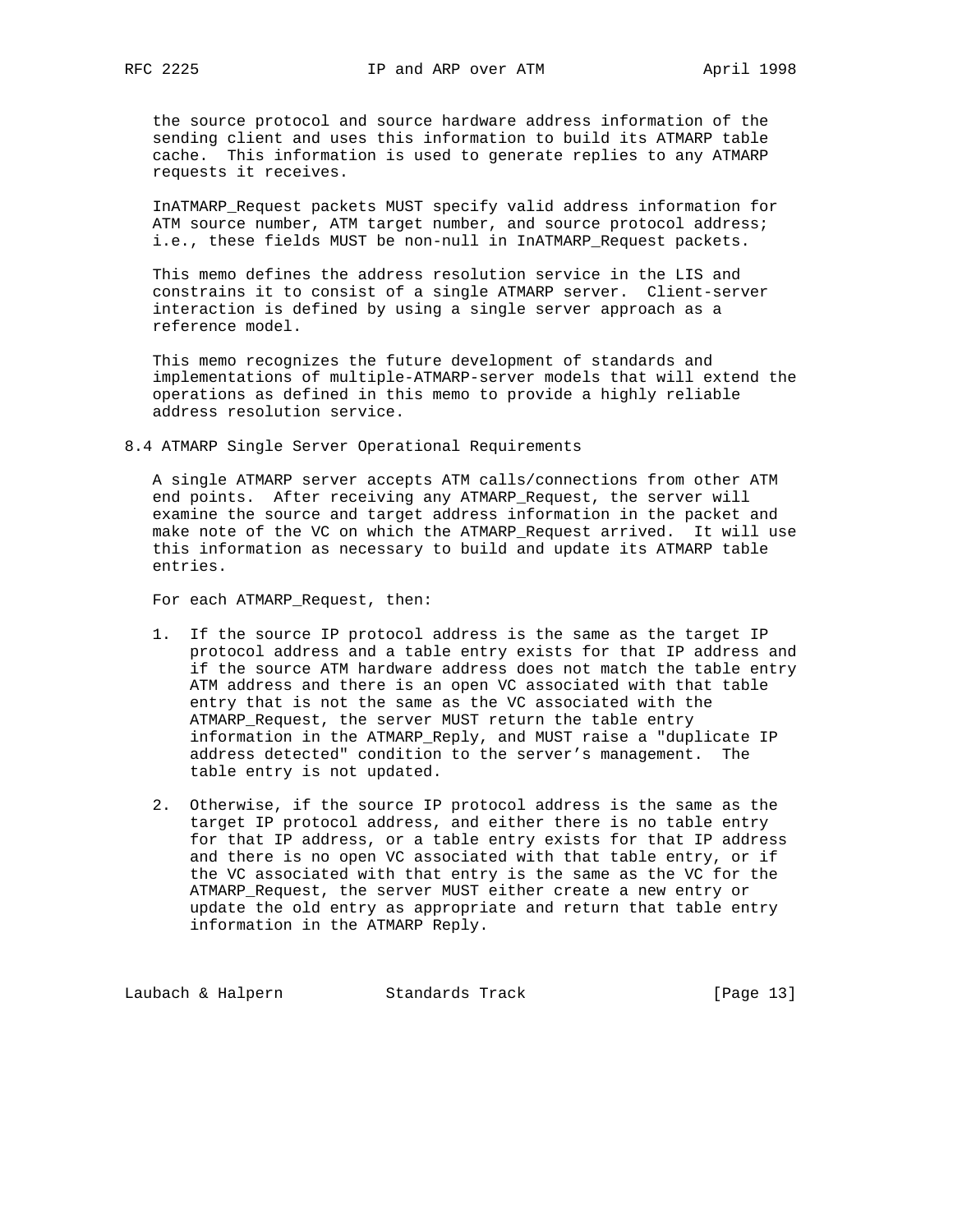- 3. Otherwise, when the source IP protocol address does not match the target IP protocol address, the ATMARP server will generate the corresponding ATMARP\_Reply if it has an entry for the target information in its ATMARP table. Otherwise, it will generate a negative ATMARP reply (ATMARP\_NAK).
- 4. Additionally, when the source IP protocol address does not match the target IP protocol address and when the server receives an ATMARP\_Request over a VC, where the source IP and ATM address do not have a corresponding table entry, the ATMARP server MUST create a new table entry for the source information. Explanation: this allows old RFC 1577 clients to register with this ATMARP service by just issuing requests to it.
- 5. Additionally, when the source IP protocol address does not match the target IP protocol address and where the source IP and ATM addresses match the association already in the ATMARP table and the ATM address matches that associated with the VC, the server MUST update the table timeout on the source ATMARP table entry but only if it has been more than 10 minutes since the last update. Explanation: if the client is sending ATMARP requests to the server over the same VC that it used to register its ATMARP entry, the server should examine the ATMARP request and note that the client is still "alive" by updating the timeout on the client's ATMARP table entry.
- 6. Additionally, when the source IP protocol address does not match the target IP protocol address and where the source IP and ATM addresses do not match the association already in the ATMARP table, the server MUST NOT update the ATMARP table entry.

 An ATMARP server MUST have knowledge of any open VCs it has and their association with an ATMARP table entry, and in particular, which VCs support LLC/SNAP encapsulation. In normal operation, active ATMARP clients will revalidate their entries prior to the server aging process taking effect.

 Server ATMARP table entries are valid for 20 minutes. If an entry ages beyond 20 minutes without being updated (refreshed) by the client, that entry is deleted from the table regardless of the state of any VCs that may be associated with that entry.

8.5 ATMARP Client Operational Requirements

 The ATMARP client is responsible for contacting the ATMARP service to both initially register and subsequently refresh its own ATMARP information.

Laubach & Halpern Standards Track [Page 14]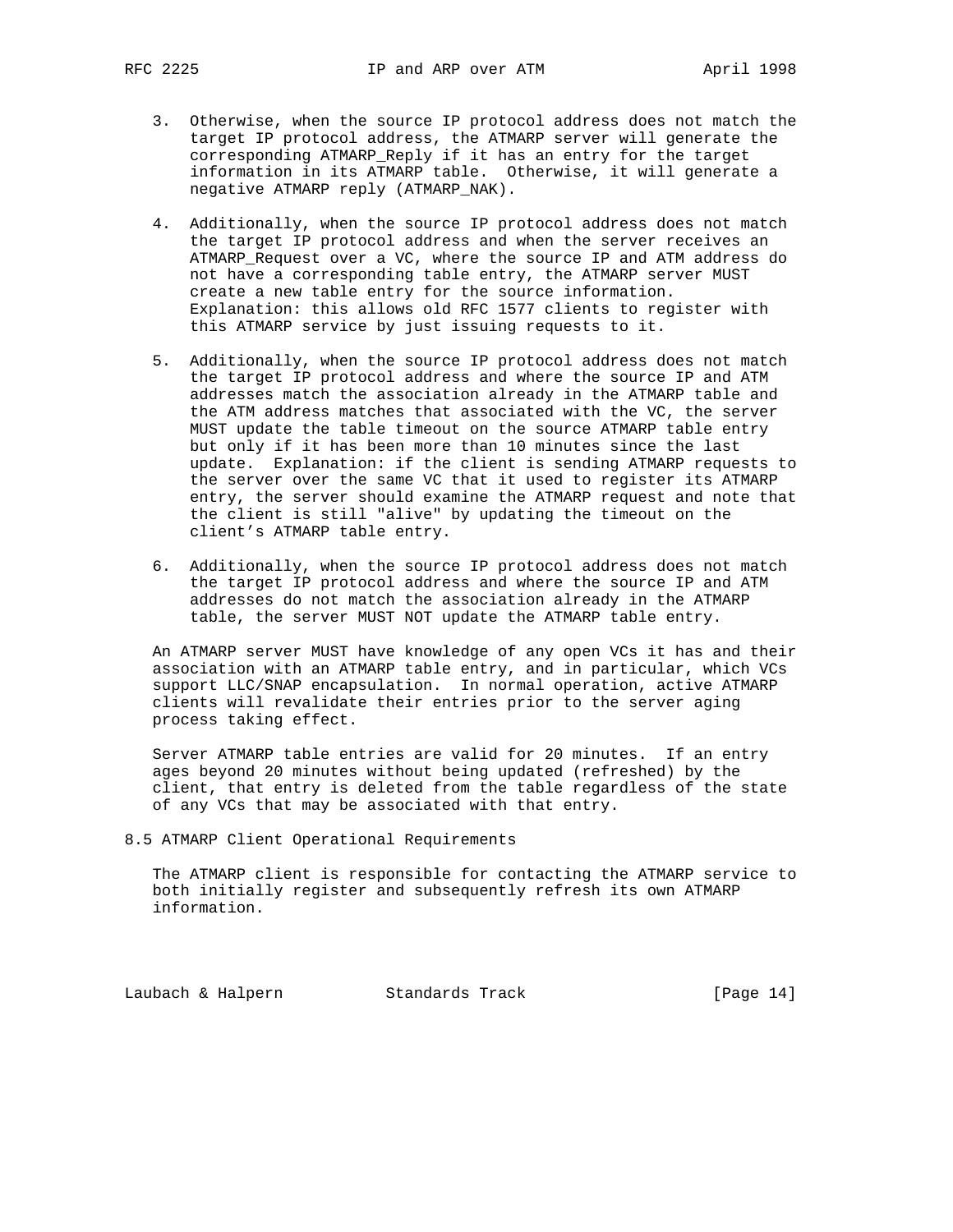The client is also responsible for using the ATMARP service to gain and revalidate ATMARP information about other IP members in the LIS (server selection overview is discussed in Section 8.6). As noted in Section 5.2, ATMARP clients MUST be configured with the ATM address of the appropriate server prior to client ATMARP operation.

 IP clients MUST register their ATM endpoint address with their ATMARP server using the ATM address structure appropriate for their ATM network connection: i.e., LISs implemented over ATM LANs following ATM Forum UNI 3.1 should register using Structure 1; LISs implemented over an E.164 "public" ATM network should register using Structure 2. A LIS implemented over a combination of ATM LANs and public ATM networks may need to register using Structure 3. Implementations based on this memo MUST support all three ATM address structures. See Section 8.7.1 for more details regarding the ATMARP Request packet format.

 To handle the case when a client has more than one IP address within a LIS, when using an ATMARP server, the client MUST register each such address.

 For initial registration and subsequent refreshing of its own information with the ATMARP service, clients MUST:

 1. Establish an LLC/SNAP VC connection to a server in the ATMARP service for the purposes of transmitting and receiving ATMARP packets.

 NOTE: in the case of refreshing its own information with the ATMARP service, a client MAY reuse an existing established connection to the ATMARP service provided that the connection was previously used either to initially register its information with the ATMARP service or to refresh its information with the ATMARP service.

 2. After establishing a successful connection to the ATMARP service, the client MUST transmit an ATMARP\_Request packet, requesting a target ATM address for its own IP address as the target IP protocol address. The client checks the ATMARP\_Reply and if the source hardware and protocol addresses match the respective target hardware and protocol addresses, the client is registered with the ATMARP service. If the addresses do not match, the client MAY take action, raise alarms, etc.; however, these actions are beyond the scope of this memo. In the case of a client having more than one IP address in the list, this step MUST be repeated for each IP address.

Laubach & Halpern Standards Track [Page 15]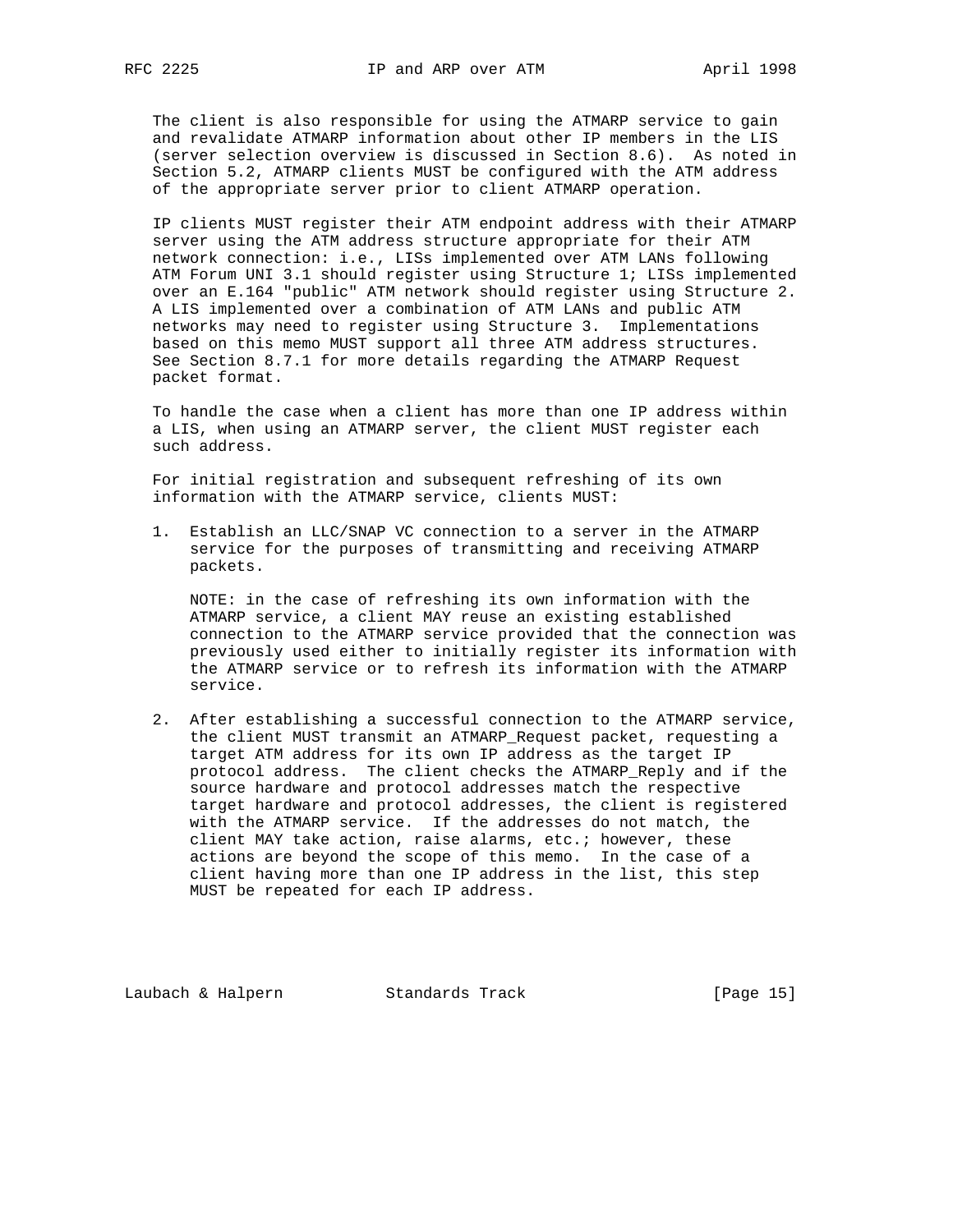3. Clients MUST respond to ATMARP\_Request and InATMARP\_Request packets received on any VC appropriately. (Refer to Section 7, "Protocol Operation" in RFC 1293 [12].)

 NOTE: for reasons of robustness, clients MUST respond to ATMARP\_Requests.

- 4. Generate and transmit address resolution request packets to the address resolution service. Respond to address resolution reply packets appropriately to build/refresh its own client ATMARP table entries.
- 5. Generate and transmit InATMARP\_Request packets as needed and process InATMARP\_Reply packets appropriately. InATMARP\_Reply packets should be used to build/refresh its own client ATMARP table entries. (Refer to Section 7, "Protocol Operation" in [12].) If a client has more than one IP address within the LIS when an InATMARP\_Request is received an InATMARP\_Reply MUST be generated for each such address.

 The client MUST refresh its ATMARP information with the server at least once every 15 minutes. This is done by repeating steps 1 and 2.

 An ATMARP client MUST have knowledge of any open VCs it has (permanent or switched), their association with an ATMARP table entry, and in particular, which VCs support LLC/SNAP encapsulation.

8.5.1 Client ATMARP Table Aging

 Client ATMARP table entries are valid for a maximum time of 15 minutes.

 When an ATMARP table entry ages, an ATMARP client MUST invalidate the table entry. If there is no open VC server associated with the invalidated entry, that entry is deleted. In the case of an invalidated entry and an open VC, the client MUST revalidate the entry prior to transmitting any non address resolution traffic on that VC; this requirement applies to both PVCs and SVCs. NOTE: the client is permitted to revalidate an ATMARP table entry before it ages, thus restarting the aging time when the table entry is successfully revalidated. The client MAY continue to use the open VC, as long as the table entry has not aged, while revalidation is in progress.

 In the case of an open PVC, the client revalidates the entry by transmitting an InATMARP\_Request and updating the entry on receipt of an InATMARP\_Reply.

Laubach & Halpern Standards Track [Page 16]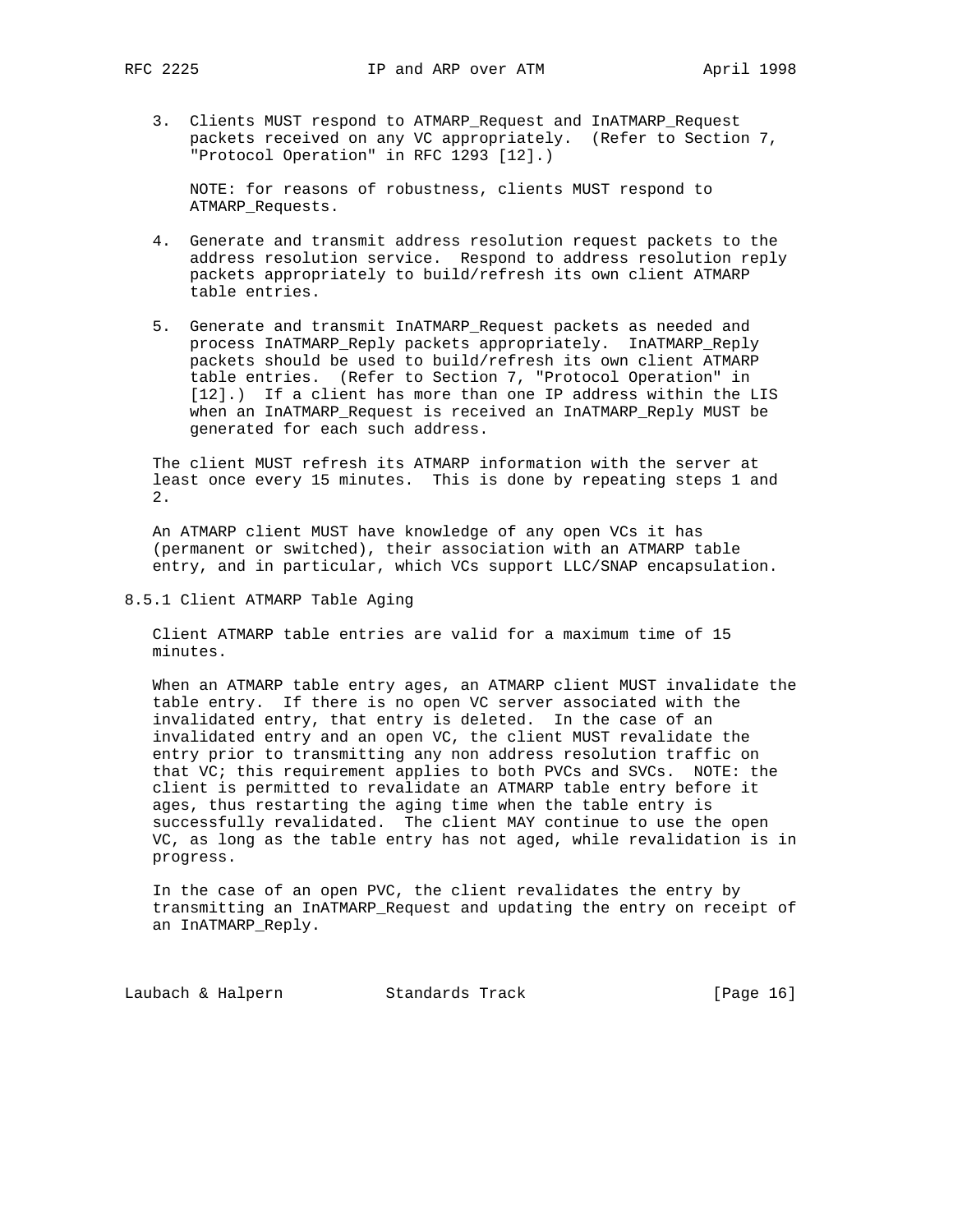In the case of an open SVC, the client revalidates the entry by querying the address resolution service. If a valid reply is received (e.g., ATMARP\_Reply), the entry is updated. If the address resolution service cannot resolve the entry (i.e., "host not found"), the SVC should be closed and the associated table entry removed. If the address resolution service is not available (i.e., "server failure") and if the SVC is LLC/SNAP encapsulated, the client MUST attempt to revalidate the entry by transmitting an InATMARP\_Request on that VC and updating the entry on receipt of an InATMARP\_Reply. If the InATMARP\_Request attempt fails to return an InATMARP\_Reply, the SVC should be closed and the associated table entry removed.

 If a VC with an associated invalidated ATMARP table entry is closed, that table entry is removed.

8.5.2 Non-Normal VC Operations

 The specific details on client procedures for detecting non-normal VC connection establishment or closures, or failed communications on an established VC are beyond the scope of this memo. It is REQUIRED however, that the client MUST remove the associated ATMARP entry for a VC that fails to operate properly, as defined by the client, when the client closes that VC, when it releases its resources for a VC, or prior to any attempt to reopen that VC. This behavior specifically REQUIRES that the client MUST refresh its ATMARP table information prior to any attempt to re-establish communication to an IP member after a non-normal communications problem has previously occurred on a VC to that IP member.

8.5.3 Use of ATMARP In Mobile-IP Scenarios

 When an ATM LIS is used as the home network in a mobile-IP scenario, it is RECOMMENDED that the home agent NOT maintain long term connections with the ATMARP service. The absence of this VC will permit a mobile node's registration, upon its return to the home network, to immediately preempt the home agent's previous gratuitous registration.

8.6 Address Resolution Server Selection

 If the client supports PVCs only, the ATMARP server list is empty and the client MUST not generate any address resolution requests other than the InATMARP requests on a PVC needed to validate that PVC.

 If the client supports SVCs, then the client MUST have a non-NULL atm\$arp-req-list pointing to the ATMARP server(s) which provides ATMARP service for the LIS.

Laubach & Halpern Standards Track [Page 17]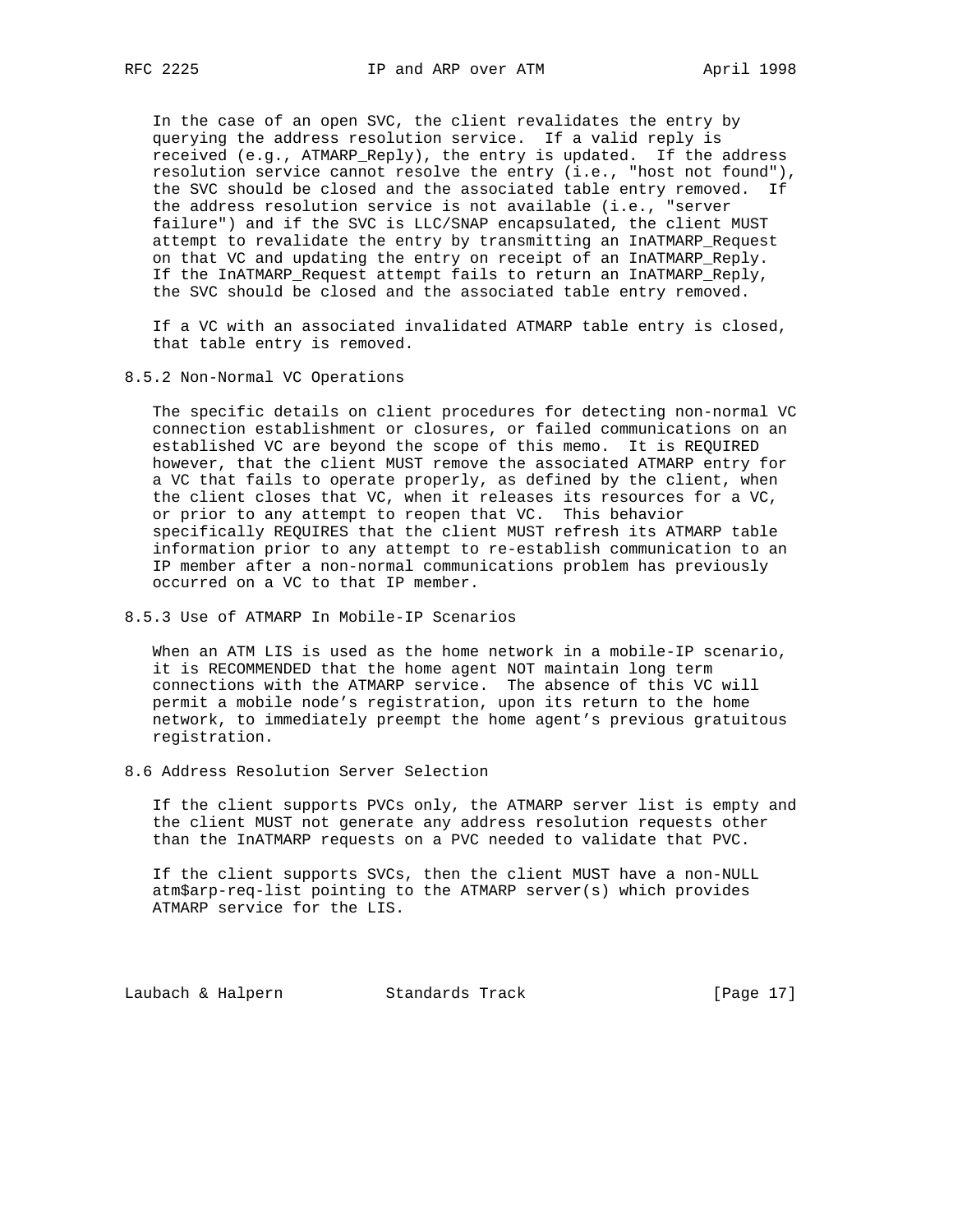The client MUST register with a server from atm\$arp-req-list.

 The client SHALL attempt to communicate with any of the servers until a successful registration is accomplished. The order in which client selects servers to attempt registration, is a local matter, as are the number of retries and timeouts for such attempts.

8.6.1 PVCs to ATMARP Servers

 In a mixed PVC and SVC LIS environment, an ATMARP client MAY have a PVC to an ATMARP server. In this case, this PVC is used for ATMARP requests and responses as if it were an established SVC. NOTE: if this PVC is to be used for IP traffic, then the ATMARP server MUST be prepared to accept and respond appropriately to InATMARP traffic.

8.7 ATMARP Packet Formats

 Internet addresses are assigned independently of ATM addresses. Each host implementation MUST know its own IP and ATM address(es) and MUST respond to address resolution requests appropriately. IP members MUST also use ATMARP and InATMARP to resolve IP addresses to ATM addresses when needed.

 NOTE: the ATMARP packet format presented in this memo is general in nature in that the ATM number and ATM subaddress fields SHOULD map directly to the corresponding UNI 3.1 fields used for ATM call/connection setup signalling messages. The IP over ATM Working Group expects ATM Forum NSAPA numbers (Structure 1) to predominate over E.164 numbers (Structure 2) as ATM endpoint identifiers within ATM LANs. The ATM Forum's VC Routing specification is not complete at this time and therefore its impact on the operational use of ATM Address Structure 3 is undefined. The ATM Forum will be defining this relationship in the future. It is for this reason that IP members need to support all three ATM address structures.

8.7.1 ATMARP/InATMARP Request and Reply Packet Formats

 The ATMARP and InATMARP request and reply protocols use the same hardware type (ar\$hrd), protocol type (ar\$pro), and operation code (ar\$op) data formats as the ARP and InARP protocols [3,12]. The location of these three fields within the ATMARP packet are in the same byte position as those in ARP and InARP packets. A unique hardware type value has been assigned for ATMARP. In addition, ATMARP makes use of an additional operation code for ARP\_NAK. The remainder of the ATMARP/InATMARP packet format is different than the ARP/InARP packet format.

Laubach & Halpern Standards Track [Page 18]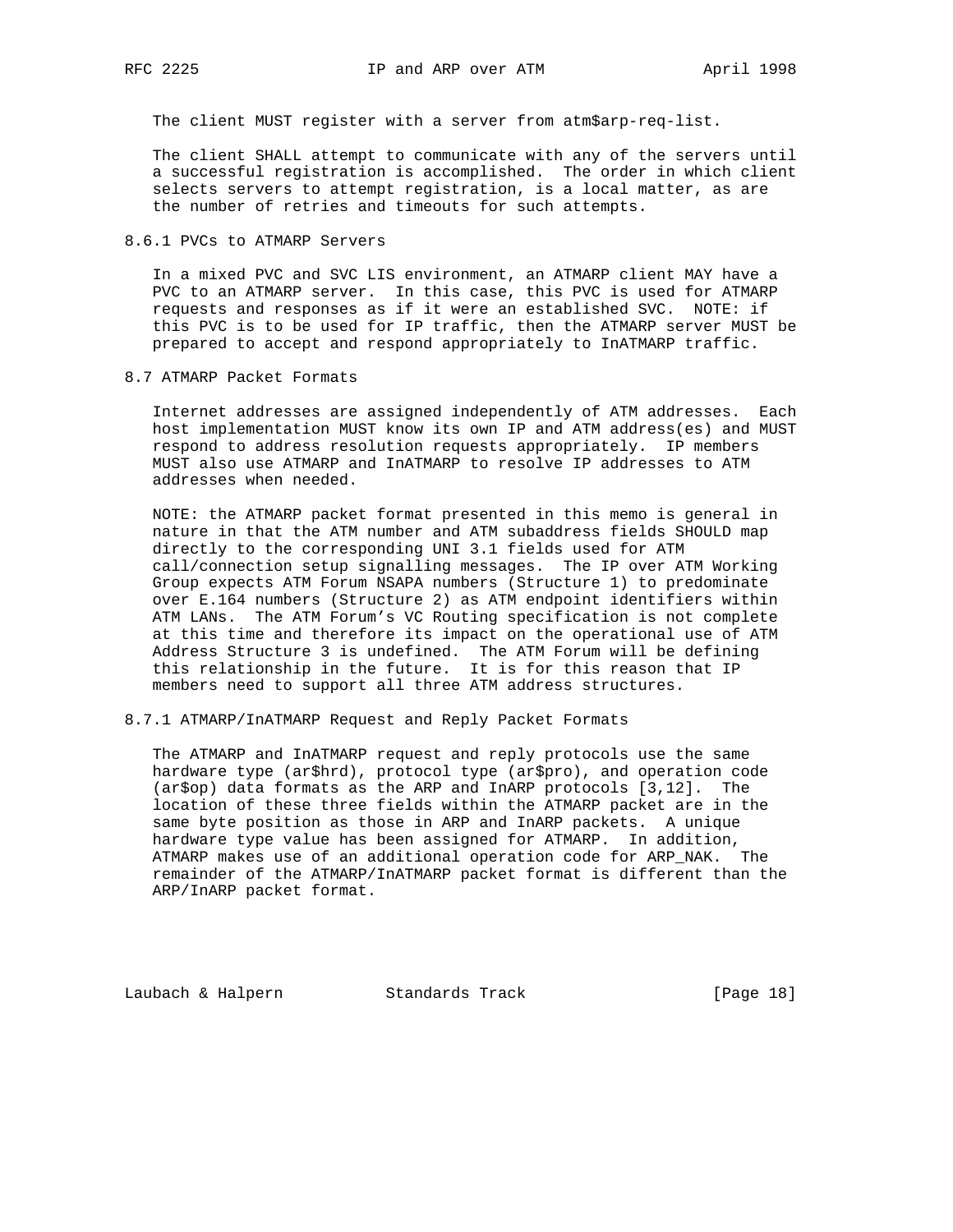The ATMARP and InATMARP protocols have several fields that have the following format and values:

| Data:                                                    |                                                                                                                                                                                                         |
|----------------------------------------------------------|---------------------------------------------------------------------------------------------------------------------------------------------------------------------------------------------------------|
| ar\$hrd                                                  | 16 bits<br>Hardware type                                                                                                                                                                                |
| ar\$pro                                                  | 16 bits<br>Protocol type                                                                                                                                                                                |
| ar\$shtl 8 bits<br>ar\$sstl<br>ar\$op<br>ar\$spln 8 bits | Type & length (TL) of source ATM number (q)<br>Type & length (TL) of source ATM subaddress (r)<br>8 bits<br>16 bits<br>Operation code (request, reply, or NAK)<br>Length of source protocol address (s) |
| ar\$thtl<br>ar\$tstl                                     | Type & length (TL) of target ATM number (x)<br>8 bits<br>8 bits Type & length (TL) of target ATM subaddress (y)                                                                                         |
| ar\$sha                                                  | ar\$tpln 8 bits Length of target protocol address (z)<br>goctets of source ATM number                                                                                                                   |
| ar\$ssa                                                  | roctets of source ATM subaddress                                                                                                                                                                        |
| ar\$spa<br>ar\$tha                                       | soctets of source protocol address<br>xoctets of target ATM number                                                                                                                                      |
| ar\$tsa                                                  | yoctets of target ATM subaddress                                                                                                                                                                        |
| ar\$tpa                                                  | zoctets of target protocol address                                                                                                                                                                      |
| Where:                                                   |                                                                                                                                                                                                         |
| ar\$hrd                                                  | - assigned to ATM Forum address family and is<br>19 decimal (0x0013) [4].                                                                                                                               |
| ar\$pro                                                  | - see Assigned Numbers for protocol type number for<br>the protocol using ATMARP. (IP is 0x0800).                                                                                                       |
| ar\$shtl -                                               | Type and length of source ATM number. See<br>Section 8.7.4 for TL encoding details.                                                                                                                     |
| ar\$sstl –                                               | Type and length of source ATM subaddress.<br>See<br>Section 8.7.4 for TL encoding details.                                                                                                              |
| ar\$op                                                   | - The operation type value (decimal):                                                                                                                                                                   |
|                                                          | ATMARP_Request = ARP_REQUEST<br>$= 1$<br>ATMARP_Reply = ARP_REPLY<br>$= 2$<br>InATMARP_Request = InARP_REQUEST = 8<br>InATMARP_Reply = InARP_REPLY = 9<br>$=$ ARP_NAK<br>ATMARP_NAK<br>$= 10$           |
| ar\$spln -                                               | length in octets of the source protocol address. Value<br>range is 0 or 4 (decimal). For IPv4 ar\$spln is 4.                                                                                            |
|                                                          | ar\$thtl - Type and length of target ATM number.<br>See<br>Section 8.7.4 for TL encoding details.                                                                                                       |
|                                                          |                                                                                                                                                                                                         |

Laubach & Halpern Standards Track [Page 19]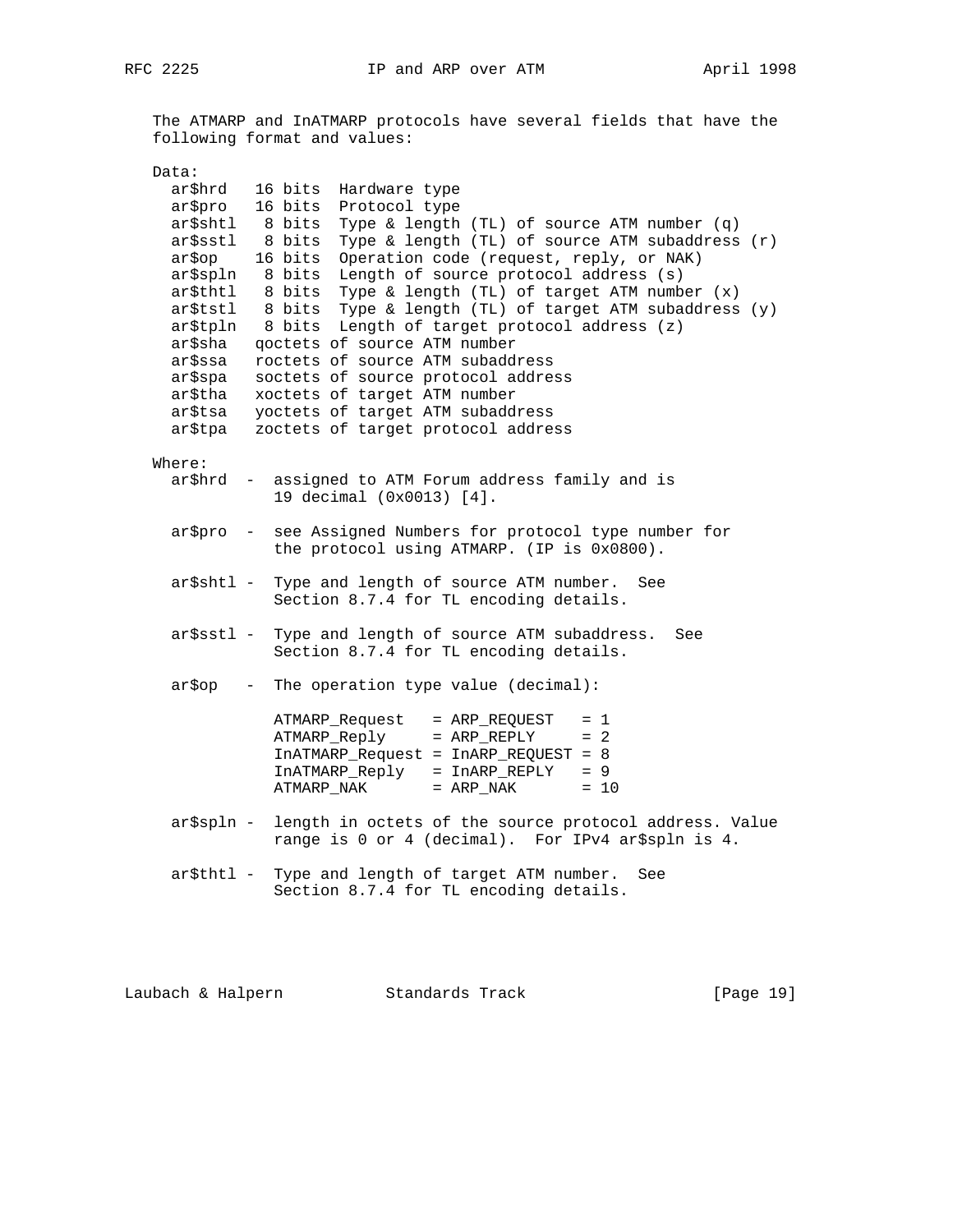- ar\$tstl Type and length of target ATM subaddress. See Section 8.7.4 for TL encoding details.
- ar\$tpln length in octets of the target protocol address. Value range is 0 or 4 (decimal). For IPv4 ar\$tpln is 4.
- ar\$sha source ATM number (E.164 or ATM Forum NSAPA)
- ar\$ssa source ATM subaddress (ATM Forum NSAPA)
- ar\$spa source protocol address
- ar\$tha target ATM number (E.164 or ATM Forum NSAPA)
- ar\$tsa target ATM subaddress (ATM Forum NSAPA)
- ar\$tpa target protocol address

## 8.7.2 Receiving Unknown ATMARP packets

 If an ATMARP client receives an ATMARP message with an operation code (ar\$op) for which it is not coded to support, it MUST gracefully discard the message and continue normal operation. An ATMARP client is NOT REQUIRED to return any message to the sender of the unsupported message.

## 8.7.3 TL, ATM Number, and ATM Subaddress Encoding

 The encoding of the 8-bit TL (type and length) fields in ATMARP and In\_ATMARP packets is as follows:

|  | MSR 8 7 6 5 4 3 2 1 |  |  |  |  |
|--|---------------------|--|--|--|--|
|  |                     |  |  |  |  |
|  |                     |  |  |  |  |

# Where:

bit.8 (reserved) = 0 (for future use)

| bit.7 (type) | = 0 ATM Forum NSAPA format |
|--------------|----------------------------|
|              | $= 1$ E.164 format         |

 bit.6-1 (length) = 6 bit unsigned octet length of address (MSB = bit.6, LSB = bit.1) Value range is from 0 to 20 (decimal).

| Laubach & Halpern | Standards Track | [Page 20] |
|-------------------|-----------------|-----------|
|-------------------|-----------------|-----------|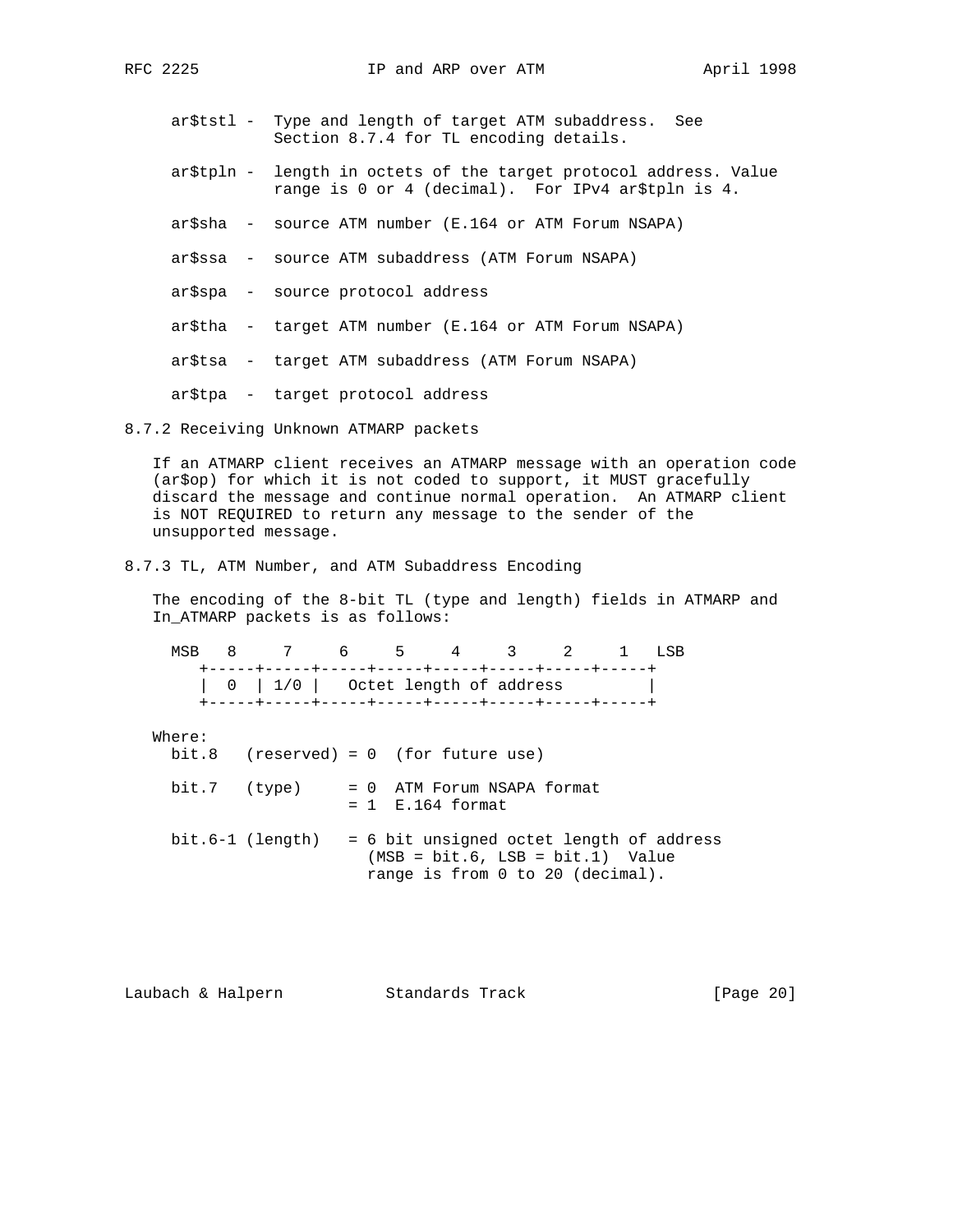ATM addresses, as defined by the ATM Forum UNI 3.1 signaling specification [9], include a "Calling Party Number Information Element" and a "Calling Party Subaddress Information Element". These Information Elements (IEs) SHOULD map to ATMARP/InATMARP source ATM number and source ATM subaddress respectively. Furthermore, ATM Forum defines a "Called Party Number Information Element" and a "Called Party Subaddress Information Element". These IEs map to ATMARP/InATMARP target ATM number and target ATM subaddress, respectively.

 The ATM Forum defines three structures for the combined use of number and subaddress [9]:

|             | ATM Number      | ATM Subaddress  |  |  |  |  |
|-------------|-----------------|-----------------|--|--|--|--|
|             |                 |                 |  |  |  |  |
| Structure 1 | ATM Forum NSAPA | ทบ11            |  |  |  |  |
| Structure 2 | F.164           | ทบ11            |  |  |  |  |
| Structure 3 | E 164           | ATM Forum NSAPA |  |  |  |  |

 ATMARP and InATMARP requests and replies for ATM address structures 1 and 2 MUST indicate a null or unknown ATM subaddress by setting the appropriate subaddress length to zero; i.e., ar\$sstl.length = 0 or ar\$tstl.length = 0, the corresponding type field (ar\$sstl.type or ar\$tstl.type) MUST be ignored and the physical space for the ATM subaddress buffer MUST not be allocated in the ATMARP packet. For example, if ar\$sstl.length=0, the storage for the source ATM subaddress is not allocated and the first byte of the source protocol address ar\$spa follows immediately after the last byte of the source hardware address ar\$sha in the packet.

 Null or unknown ATM addresses MUST be indicated by setting the appropriate address length to zero; i.e., ar\$shtl.length and ar\$thtl.length is zero and the corresponding type field (ar\$sstl.type or ar\$tstl.type) MUST be ignored and the physical space for the ATM address or ATM subaddress buffer MUST not be allocated in the ATMARP packet.

8.7.4 ATMARP\_NAK Packet Format

 The ATMARP\_NAK packet format is the same as the received ATMARP\_Request packet format with the operation code set to ARP\_NAK, i.e., the ATMARP\_Request packet data is exactly copied (e.g., using bcopy) for transmission with the ATMARP\_Request operation code changed to ARP\_NAK value.

8.7.5 Variable Length Requirements for ATMARP Packets

ATMARP and InATMARP packets are variable in length.

Laubach & Halpern Standards Track [Page 21]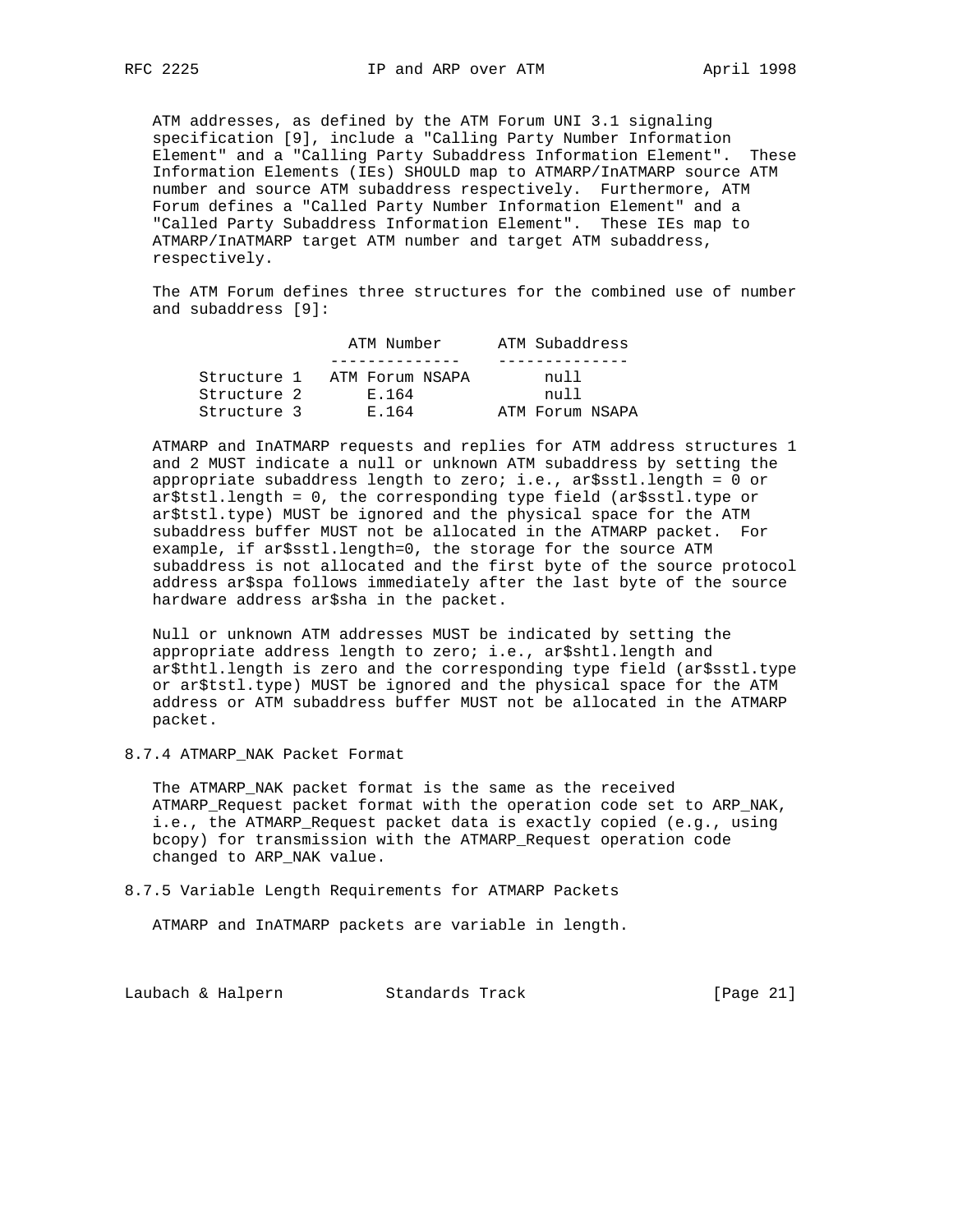A null or unknown source or target protocol address is indicated by the corresponding length set to zero: e.g., when ar\$spln or ar\$tpln is zero the physical space for the corresponding address structure MUST not be allocated in the packet.

 For backward compatibility with previous implementations, a null IPv4 protocol address may be received with length = 4 and an allocated address in storage set to the value 0.0.0.0. Receiving stations MUST be liberal in accepting this format of a null IPv4 address. However, on transmitting an ATMARP or InATMARP packet, a null IPv4 address MUST only be indicated by the length set to zero and MUST have no storage allocated.

### 8.8 ATMARP/InATMARP Packet Encapsulation

 ATMARP and InATMARP packets are to be encoded in AAL5 PDUs using LLC/SNAP encapsulation. The format of the AAL5 CPCS-SDU payload field for ATMARP/InATMARP PDUs is:

 Payload Format for ATMARP/InATMARP PDUs: +------------------------------+ | LLC 0xAA-AA-03 | +------------------------------+ | OUI 0x00-00-00 | +------------------------------+ | EtherType 0x08-06 | +------------------------------+ | | | ATMARP/InATMARP Packet | | | +------------------------------+

 The LLC value of 0xAA-AA-03 (3 octets) indicates the presence of a SNAP header.

 The OUI value of 0x00-00-00 (3 octets) indicates that the following two-bytes is an EtherType.

The EtherType value of 0x08-06 (2 octets) indicates ARP [4].

 The total size of the LLC/SNAP header is fixed at 8-octets. This aligns the start of the ATMARP packet on a 64-bit boundary relative to the start of the AAL5 CPCS-SDU.

 The LLC/SNAP encapsulation for ATMARP/InATMARP presented here is consistent with the treatment of multiprotocol encapsulation of IP over ATM AAL5 as specified in [2] and in the format of ATMARP over IEEE 802 networks as specified in [5].

Laubach & Halpern Standards Track [Page 22]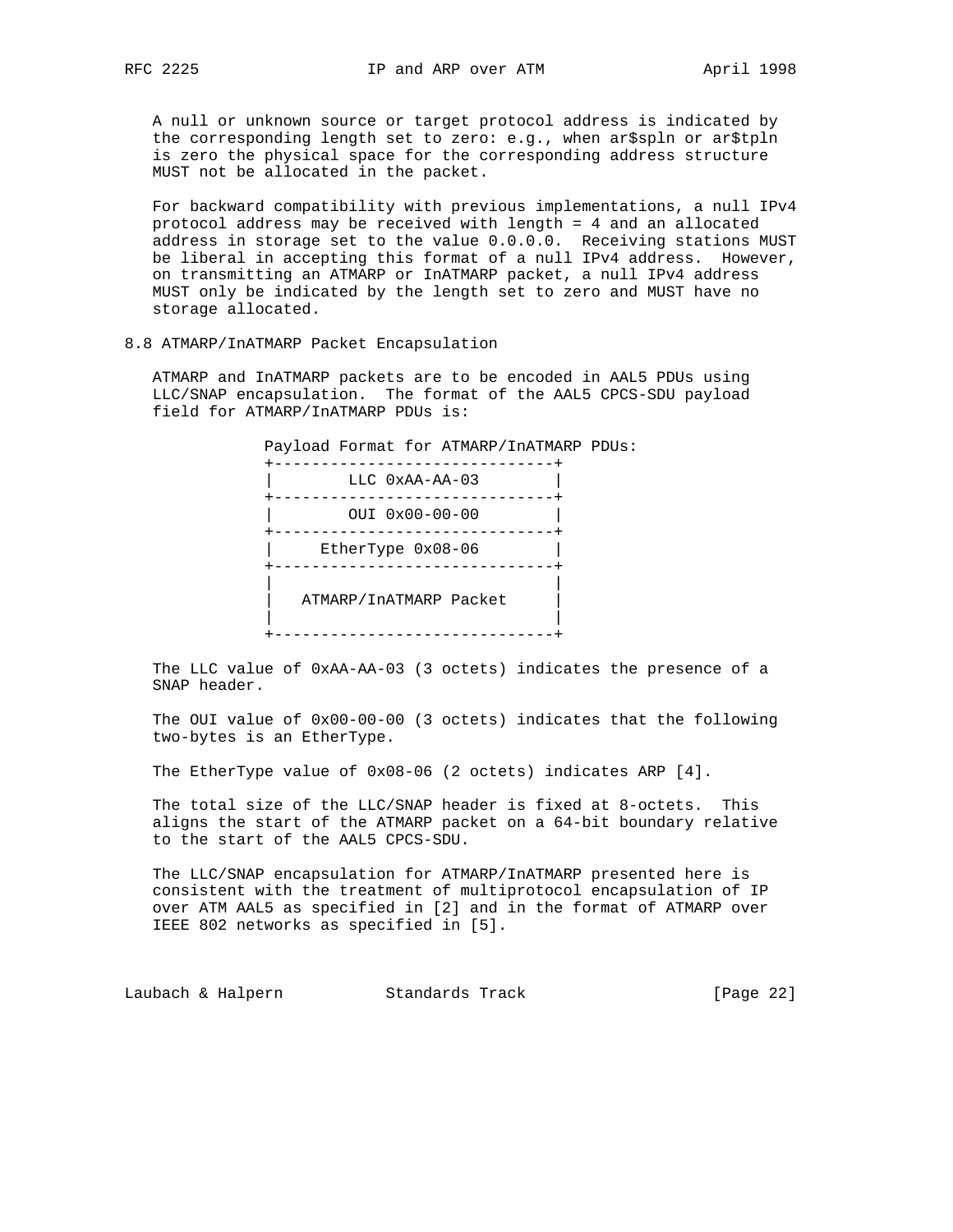Traditionally, address resolution requests are broadcast to all directly connected IP members within a LIS. It is conceivable in the future that larger scaled ATM networks may handle ATMARP requests to destinations outside the originating LIS, perhaps even globally; issues raised by ATMARPing outside the LIS or by a global ATMARP mechanism are beyond the scope of this memo.

## 9. IP BROADCAST ADDRESS

 ATM does not support broadcast addressing, therefore there are no mappings available from IP broadcast addresses to ATM broadcast services. Note: this lack of mapping does not restrict members from transmitting or receiving IP datagrams specifying any of the four standard IP broadcast address forms as described in [8]. Members, upon receiving an IP broadcast or IP subnet broadcast for their LIS, MUST process the packet as if addressed to that station.

 This memo recognizes the future development of standards and implementations that will extend the operations as defined in this memo to provide an IP broadcast capability for use by the classical client.

### 10. IP MULTICAST ADDRESS

 ATM does not directly support IP multicast address services, therefore there are no mappings available from IP multicast addresses to ATM multicast services. Current IP multicast implementations (i.e., MBONE and IP tunneling, see [10]) will continue to operate over ATM based logical IP subnets if operated in the WAN configuration.

 This memo recognizes the future development of ATM multicast service addressing by the ATM Forum. When available and widely implemented, the roll-over from the current IP multicast architecture to this new ATM architecture will be straightforward.

 This memo recognizes the future development of standards and implementations that will extend the operations as defined in this memo to provide an IP multicast capability for use by the classical client.

### 11. SECURITY CONSIDERATIONS

 Not all of the security issues relating to IP over ATM are clearly understood at this time, due to the fluid state of ATM specifications, newness of the technology, and other factors.

Laubach & Halpern Standards Track [Page 23]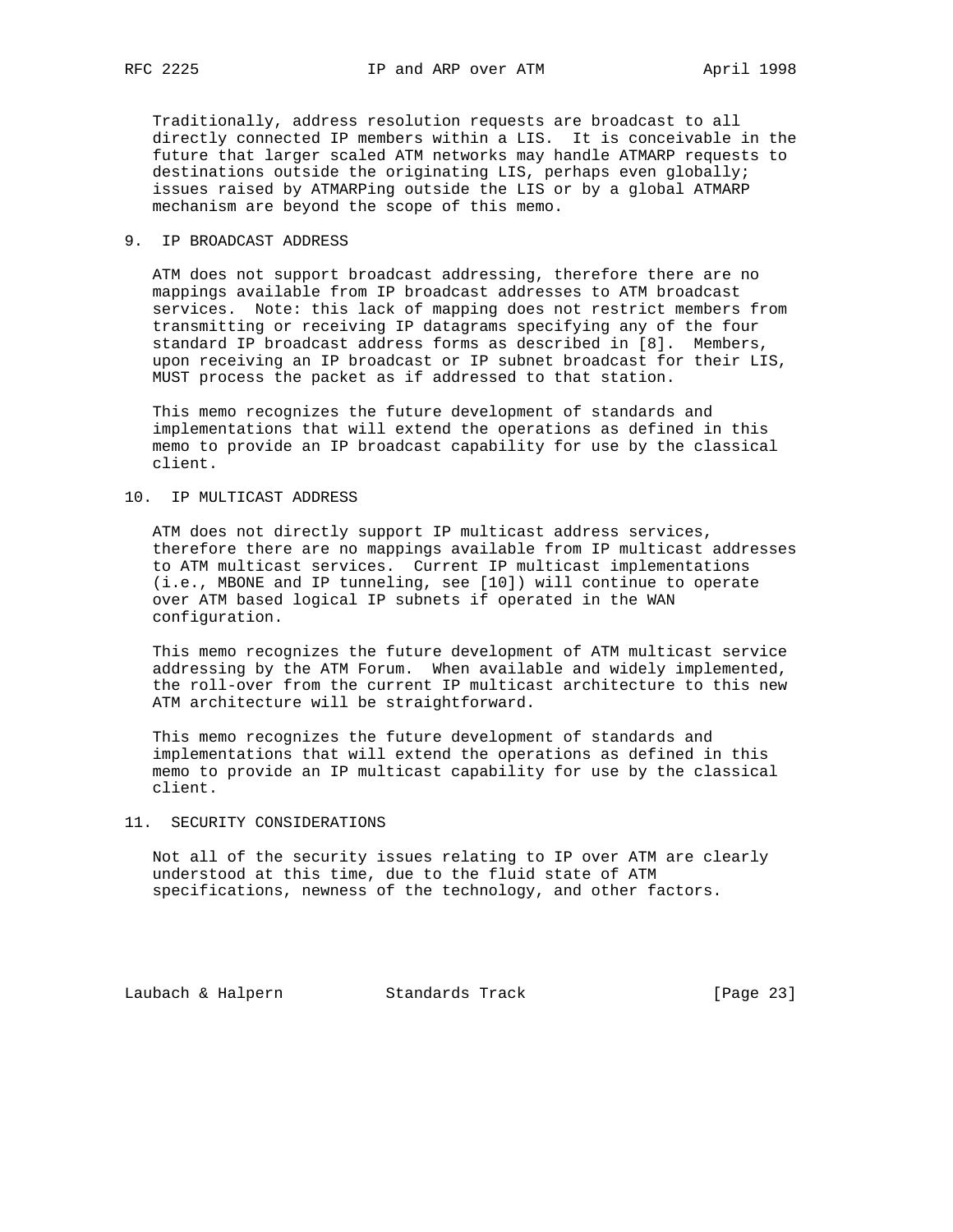It is believed that ATM and IP facilities for authenticated call management, authenticated end-to-end communications, and data encryption will be needed in globally connected ATM networks. Such future security facilities and their use by IP networks are beyond the scope of this memo.

 There are known security issues relating to host impersonation via the address resolution protocols used in the Internet [13]. No special security mechanisms have been added to the address resolution mechanism defined here for use with networks using IP over ATM.

12. MIB SPECIFICATION

 Clients built to this specification MUST implement and provide a Management Information Base (MIB) as defined in "Definitions of Managed Objects for Classical IP and ARP Over ATM Using SMIv2" [18].

- 13. OPEN ISSUES
	- o Automatic configuration of client ATM addresses via DHCP [15] or via ATM UNI 3.1 Interim Local Management Interface (ILMI) services would be a useful extended service addition to this document and should be addressed in a separate memo.
	- o ATMARP packets are not authenticated. This is a potentially serious flaw in the overall system by allowing a mechanism by which corrupt information may be introduced into the server system.
- 14. REFERENCES
	- [1] Piscitello, D., and J. Lawrence, "The Transmission of IP Datagrams over the SMDS Service", STD 52, RFC 1209, March 1991.
	- [2] Heinanen, J., "Multiprotocol Encapsulation over ATM Adaptation Layer 5", RFC 1483, July 1993.
	- [3] Plummer, D., "An Ethernet Address Resolution Protocol or Converting Network Protocol Addresses to 48.bit Ethernet Address for Transmission on Ethernet Hardware", STD 37, RFC 826, November 1982.
	- [4] Reynolds, J., and J. Postel, "Assigned Numbers", STD 2, RFC 1700, July 1992.
	- [5] Postel, J., and J. Reynolds, "A Standard for the Transmission of IP Datagrams over IEEE 802 Networks", STD 43, RFC 1042, February 1988.

Laubach & Halpern Standards Track [Page 24]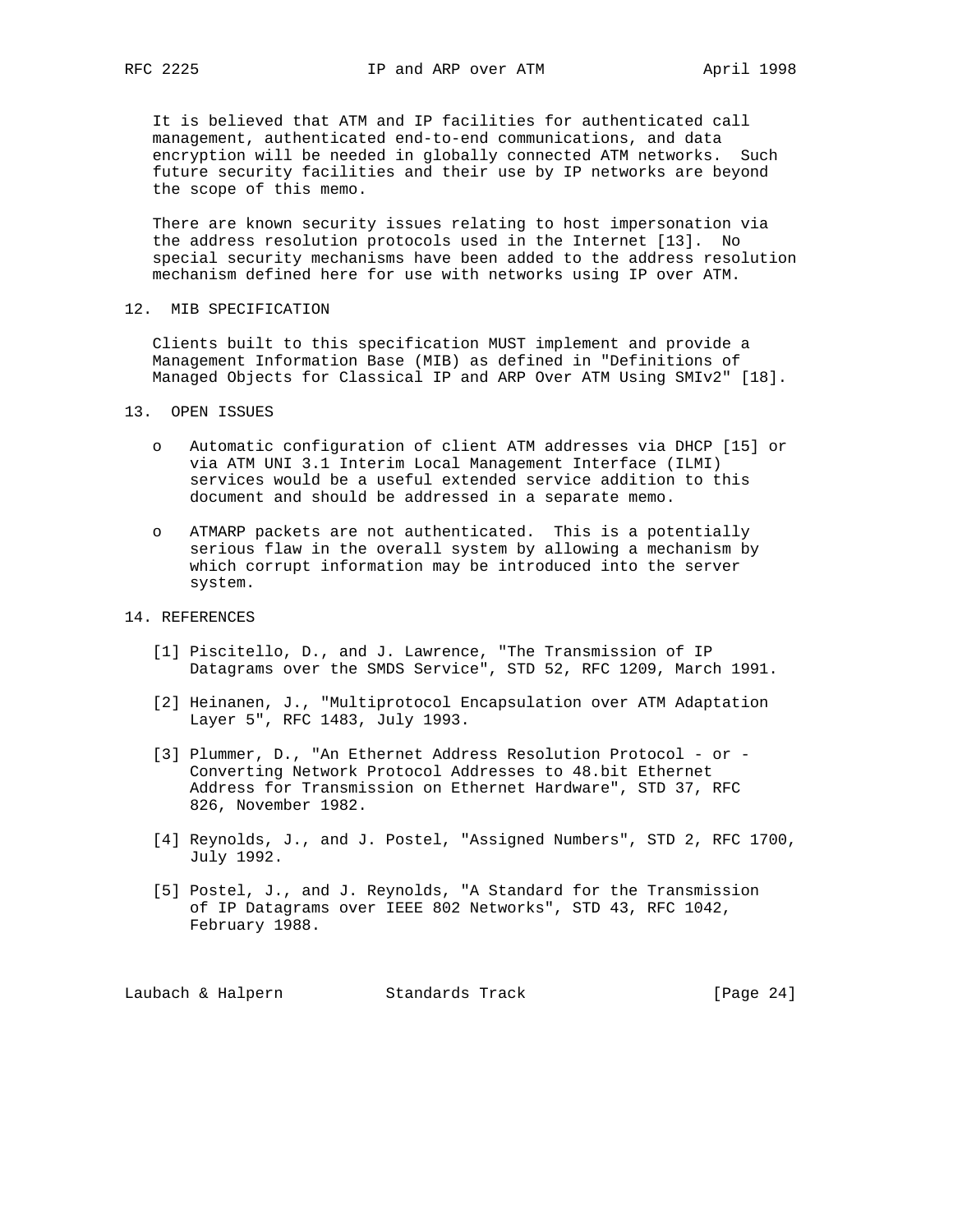- - [6] CCITT, "Draft Recommendation I.363", CCITT Study Group XVIII, Geneva, 19-29 January 1993.
	- [7] CCITT, "Draft text for Q.93B", CCITT Study Group XI, 23 September - 2 October 1992.
	- [8] Braden, R., "Requirements for Internet Hosts -- Communication Layers", STD 3, RFC 1122, October 1989.
	- [9] ATM Forum, "ATM User-Network Interface (UNI) Specification Version 3.1.", ISBN 0-13-393828-X, Prentice-Hall, Inc., Upper Saddle River, NJ, 07458, September, 1994.
	- [10] Deering, S., "Host Extensions for IP Multicasting", STD 5, RFC 1112, August 1989.
	- [11] Colella, R., Gardner, E., and R. Callon, "Guidelines for OSI NSAP Allocation in the Internet", RFC 1237, July 1991.
	- [12] Bradely, T., and C. Brown, "Inverse Address Resolution Protocol", RFC 1293, January 1992.
	- [13] Bellovin, Steven M., "Security Problems in the TCP/IP Protocol Suite", ACM Computer Communications Review, Vol. 19, Issue 2, pp. 32-48, 1989.
	- [14] Knowles, S., "IESG Advice from Experience with Path MTU Discovery", RFC 1435, March 1993.
	- [15] Droms, R., "Dynamic Host Configuration Protocol", RFC 1541, March 1997.
	- [16] Kent C., and J. Mogul, "Fragmentation Considered Harmful", Proceedings of the ACM SIGCOMM '87 Workshop on Frontiers in Computer Communications Technology, August 1987.
	- [17] Mogul, J., and S. Deering, "Path MTU Discovery", RFC 1191, November 1990.
	- [18] Green, M., Luciani, J., White, K., and T. Kuo, "Definitions of Managed Objects for Classical IP and ARP over ATM Using SMIv2", RFC 2320, April 1998.
	- [19] ATM Forum, "ATM User-Network Interface (UNI) Specification Version 4.0", ATM Forum specfication af-sig-0061.000, ftp://ftp.atmforum.com/, July, 1996.

Laubach & Halpern Standards Track [Page 25]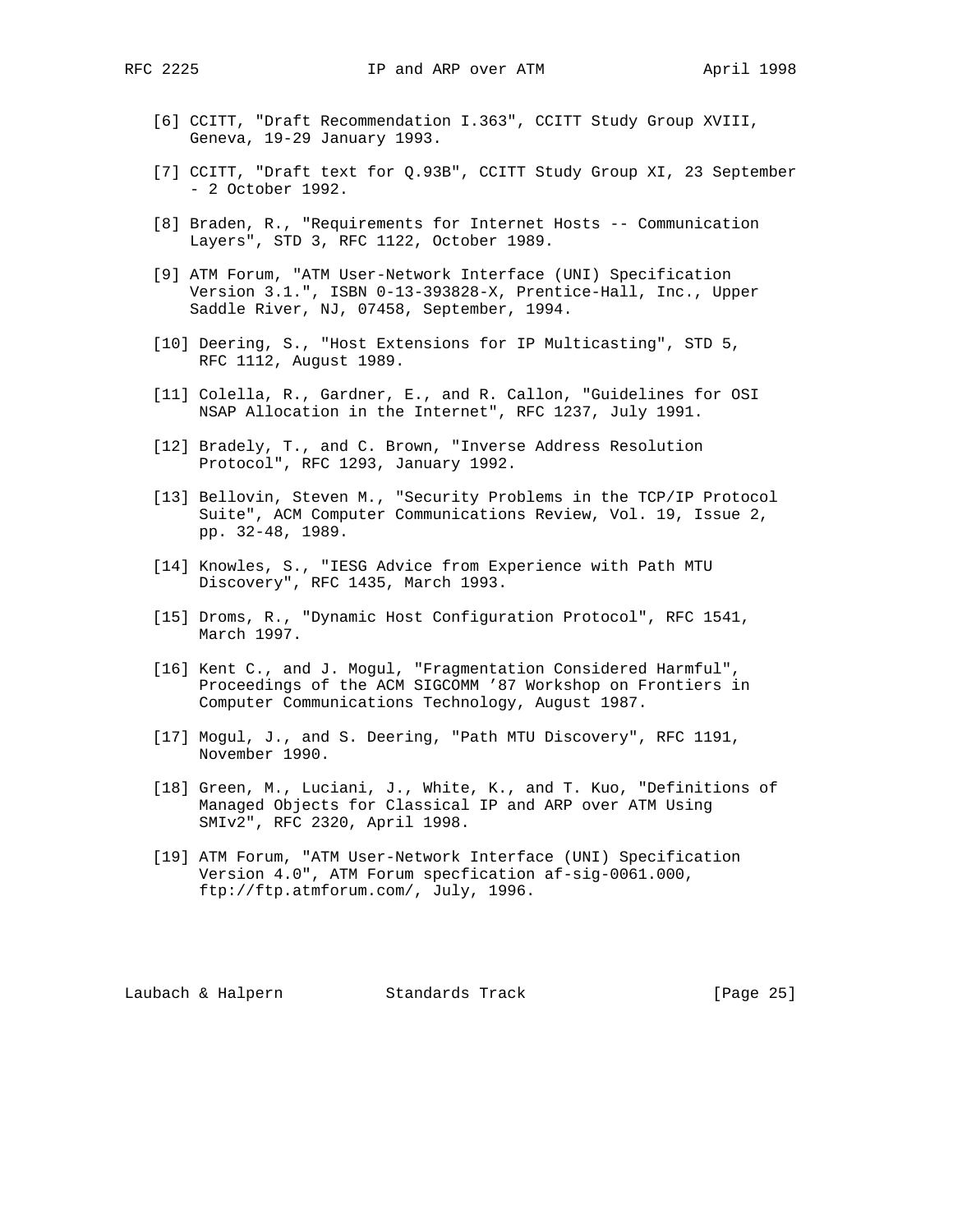[20] Bradner, S., "Key words for use in RFCs to Indicate Requirement Levels", BCP 14, RFC 2119, March 1997.

15. AUTHORS' ADDRESSES

 Mark Laubach Com21, Inc. 750 Tasman Drive Milpitas, CA 95035

 Phone: 408.953.9175 FAX: 408.953.9299 EMail: laubach@com21.com

 Joel Halpern Newbridge Networks, Inc. 593 Herndon Parkway Herndon, VA 22070-5241

 Phone: 703.736.5954 FAX: 703.736.5959 EMail: jhalpern@Newbridge.com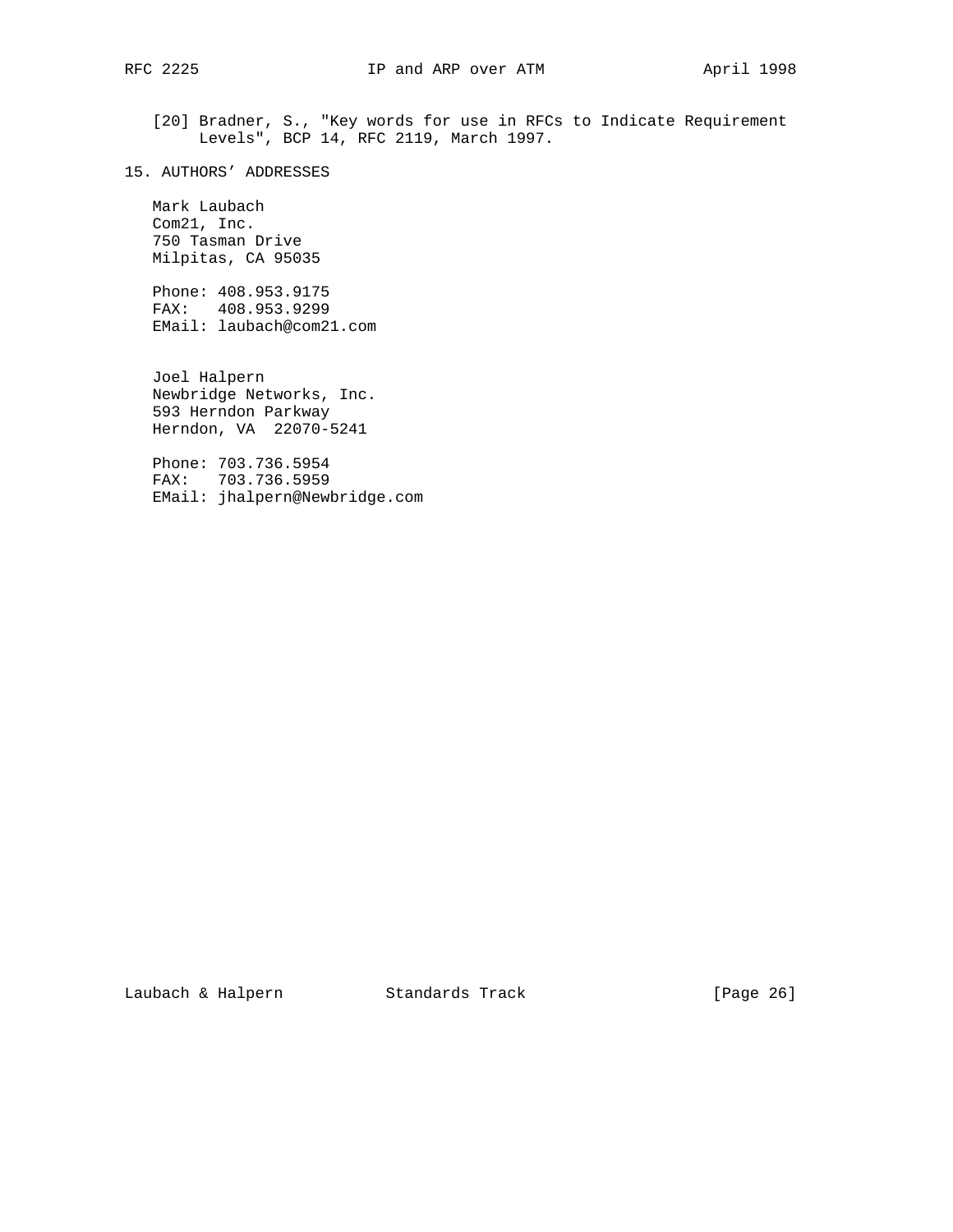APPENDIX A - Update Information

 This memo represents an update to RFC 1577 and RFC 1626. The following changes are included in this memo:

- o Pointer to Classical MIB I-D for setting of variables
- o Single ATMARP server address to ATMARP server list, configurable via the MIB.
- o RFC 1626 text replaces MTU section
- o Client registration procedure from In\_ATMARP to first ATMARP\_Request
- o Clarification of variable length ATMARP packet format
- o Clarification of ARP\_NAK packet format
- o Clarification of InATMARP packet format for null IPv4 addresses
- o Clarification on ATMARP registration and use of InATMARP\_Reply for clients having more than one IP address in a LIS